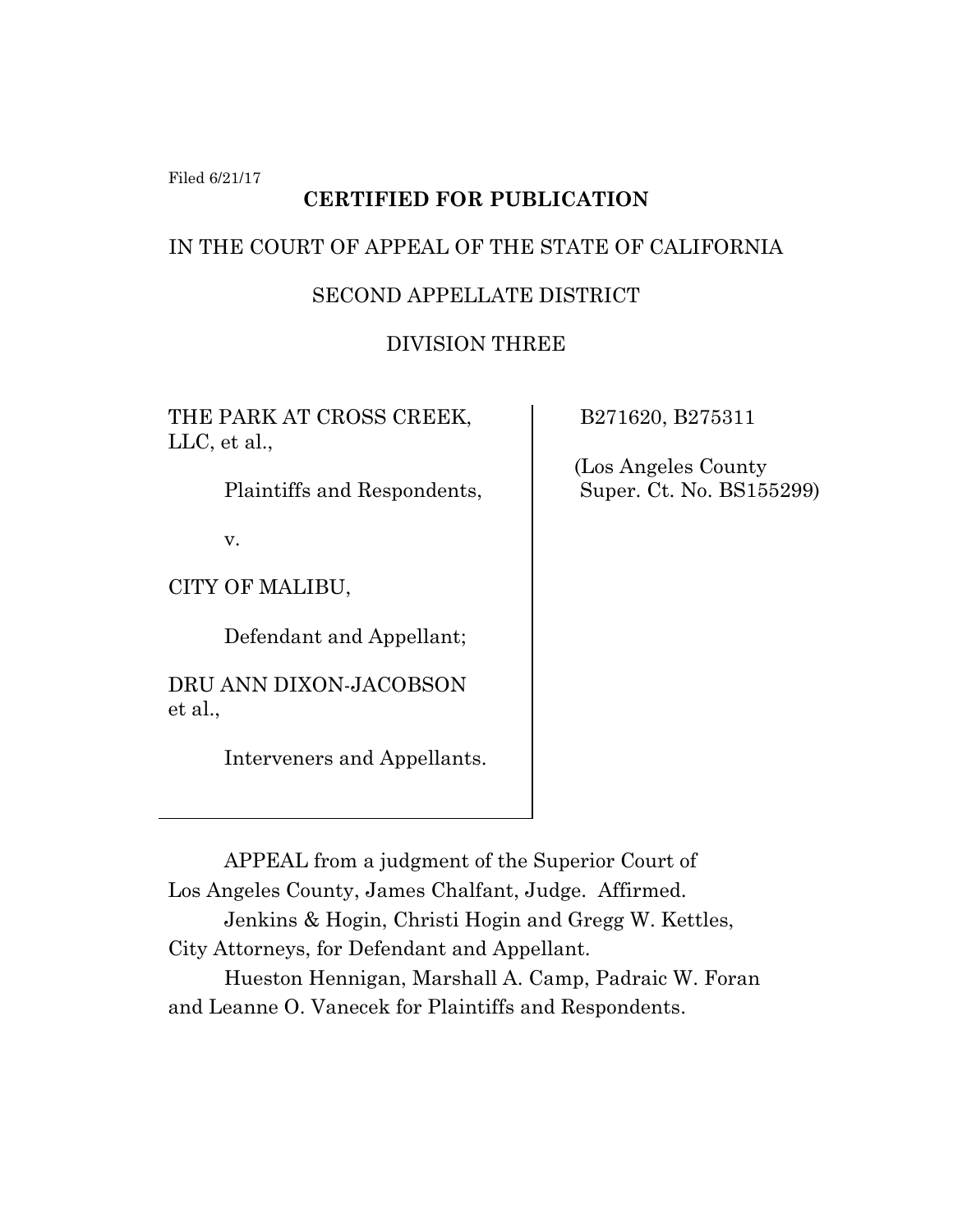Remcho, Johansen & Purcell, Robin B. Johansen, James C. Harrison, Thomas A. Willis and Margaret R. Prinzing for Interveners and Appellants.

**\_\_\_\_\_\_\_\_\_\_\_\_\_\_\_\_\_\_\_\_\_\_\_\_\_**

In November 2014, the voters of Malibu enacted Measure R, an initiative designed to limit large developments and chain establishments. The Park at Cross Creek, LLC (The Park) and Malibu Bay Company (Malibu Bay), both of which were developing projects in Malibu, petitioned the trial court to have Measure R declared invalid. The court granted that petition. Appellants the City of Malibu and interveners Dru Ann Dixon-Jacobsen, Carol Moss and Michele Reiner (the official proponents of Measure R) appeal.**1** We conclude that Measure R exceeds the initiative power and is illegal. We therefore affirm the judgment.

#### **BACKGROUND2**

### **I. Malibu voters pass Measure R**

 $\overline{a}$ 

On November 4, 2014, Malibu voters approved Measure R, an initiative entitled, "Your Malibu, Your Decision Act." Measure R seeks to preserve Malibu's "unique small-town, rural character" and to "protect natural resources by adopting provisions that will ensure our community remains a unique oasis in the midst of

**<sup>2</sup>** The interveners ask us to take judicial notice of excerpts from Malibu's general plan, the official statements of votes cast for Measure R and for Measure W (a separate measure to approve a specific plan for Whole Foods), and minutes from a July 20, 2015 city council special meeting. We take judicial notice of Malibu's general plan (Evid. Code, § 452, subds. (b) & (c)) but deny the request as to the remaining items.

**<sup>1</sup>** Unless otherwise specified, we refer to appellants collectively as "the City."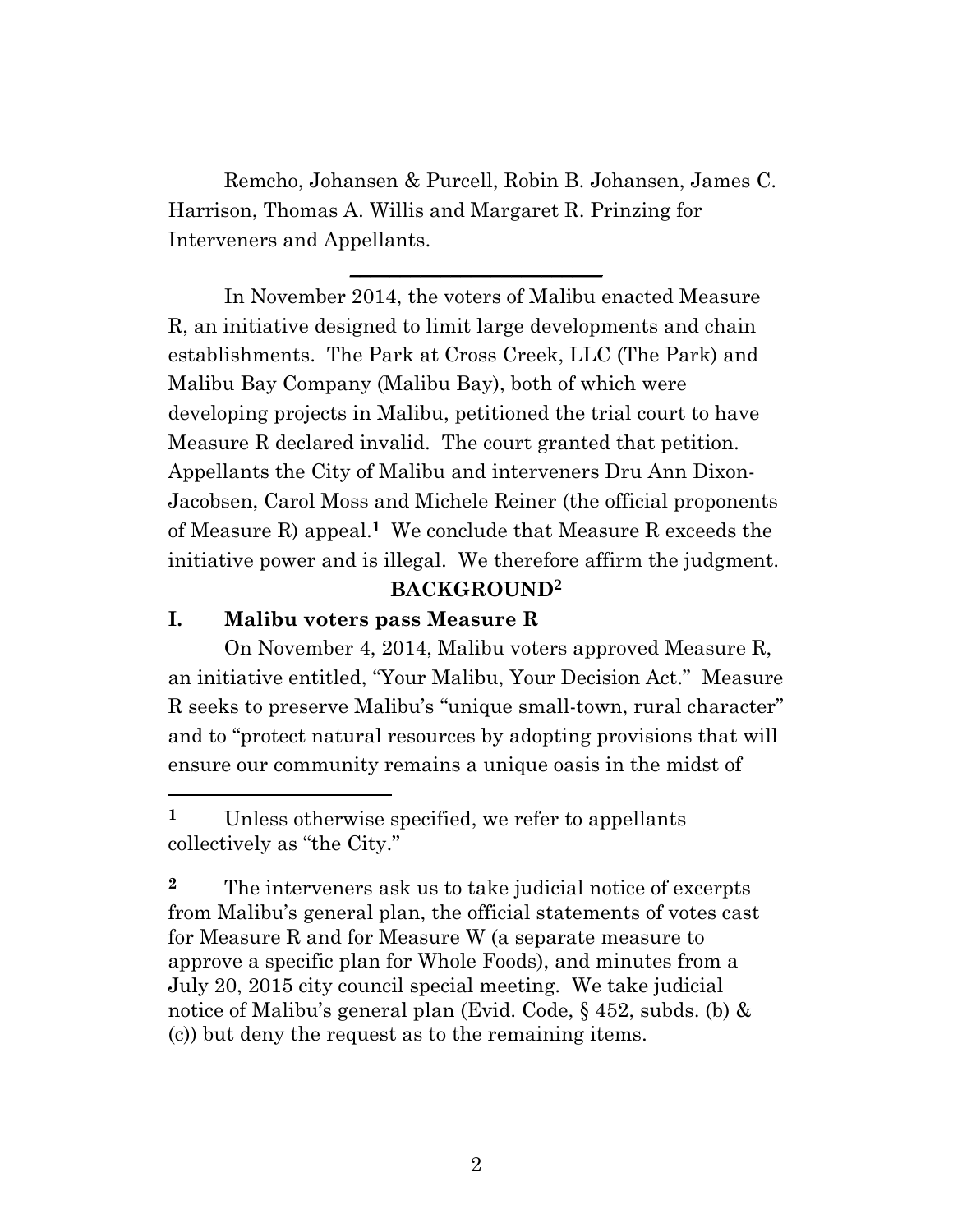urban and suburban sprawl and generic development while at the same time ensure our City evolves in a sustainable manner that meets the needs of our residents and visitors." (Your Malibu, Your Decision Initiative, Preamble, §§ 2(1), (3)(1) (Preamble).)

To those ends, Measure R has two primary components designed to limit large developments and "formula retail establishments," i.e., chain stores. Measure R first requires Malibu's City Council to prepare a specific plan for every proposed commercial or mixed-use development in excess of 20,000 square feet for the commercial area. (Malibu Mun. Code, ch. 17.02, § 17.02.045, subds. (B)(2) &  $(C)(1)$ .)<sup>3</sup> The specific plan must comply with Malibu's general plan and local coastal program and must address: floor area; requirements "to ensure the retention of retail businesses serving local residents and visitors"; preserving important view corridors and vistas; traffic; public facilities, services, and economic analysis; open space; parking; enlargement of the commercial area; and geological, hydroelectrical and wastewater impacts. (*Id*., subd. (C)(3).) In addition to preparing a specific plan, the city council must prepare a report with full notice and public hearing. (*Id.*, subds.  $(C)(3)$  &  $(D)$ .)

Following the city council's approval of a specific plan, the plan must be placed on the ballot for voter approval.  $(\S 17.02.045, \text{subd. (C)}(1))$  Until the voters approve a specific plan, the city "shall take no final action on any discretionary

 $\overline{a}$ 

**<sup>3</sup>** Measure R amends Malibu's Municipal Code. All further undesignated statutory section references are to Chapter 17.02 or Chapter 17.66 of that code.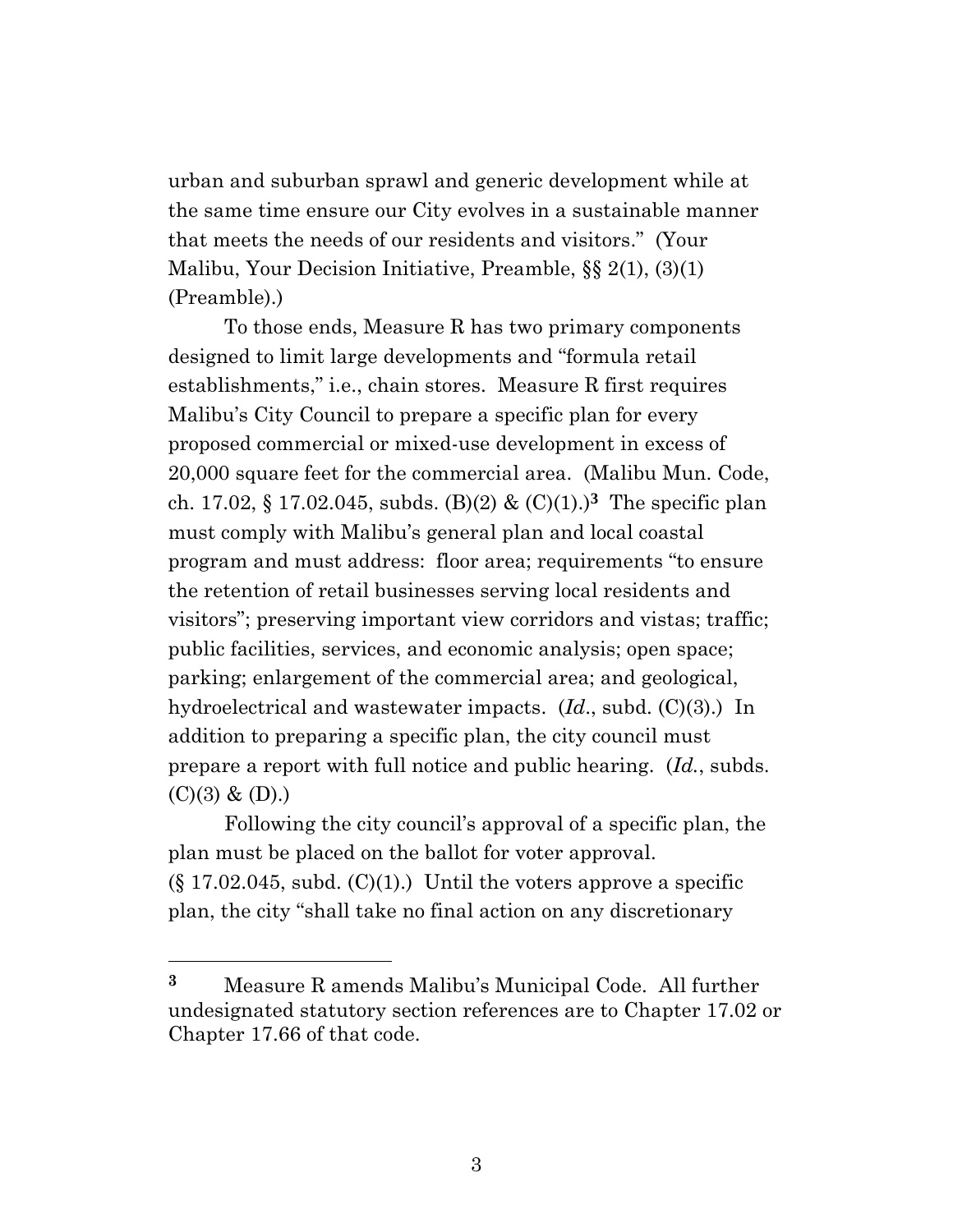approval relating to" the proposed development. (*Id*., subd. (E).) " 'Discretionary approval' " means any discretionary land use entitlement or permit "of any type whatsoever" issued by Malibu. (*Id*., subd. (B)(5).) Following voter approval of a specific plan, under "no circumstances shall any subsequent permit or approval issued by any city department or official authorize, allow, or otherwise approve higher square footage, density, or intensities of uses, or less landscaping, open space, or mitigation requirements, including traffic mitigation and safety requirements, than were finally approved by the voters." (*Id.*, subd.  $(F)$ .)

To further prevent Malibu from becoming "Anything Mall, USA," Measure R's second component restricts formula retail establishments, defined as an establishment having 10 or more retail establishments in the world and maintaining two or more of the following features: standardized array of merchandise or menu; standardized color scheme; standardized decor, façade, layout or signage; a servicemark or a trademark; "and" uniform apparel. (§ 17.66.130, subd.  $(E)$ .) Chains may not exceed 2,500 square feet and may not occupy more than 30 percent of a shopping center's square footage or leasable tenant spaces per floor. (*Id*., subd. (B)(4), (5).) These limits apply to new chain establishments and to existing ones wanting to relocate, expand by 200 or more square feet, or increase service area by 50 or more square feet. (*Id*., subd. (A).)

Formula retail establishments also must obtain a conditional use permit  $(CUP)$ .<sup>4</sup> To approve a CUP, the planning

 $\overline{a}$ 

**<sup>4</sup>** Existing formula retail establishments are exempted from the CUP requirement when they change ownership. Certain formula retail establishments are also exempt; for example,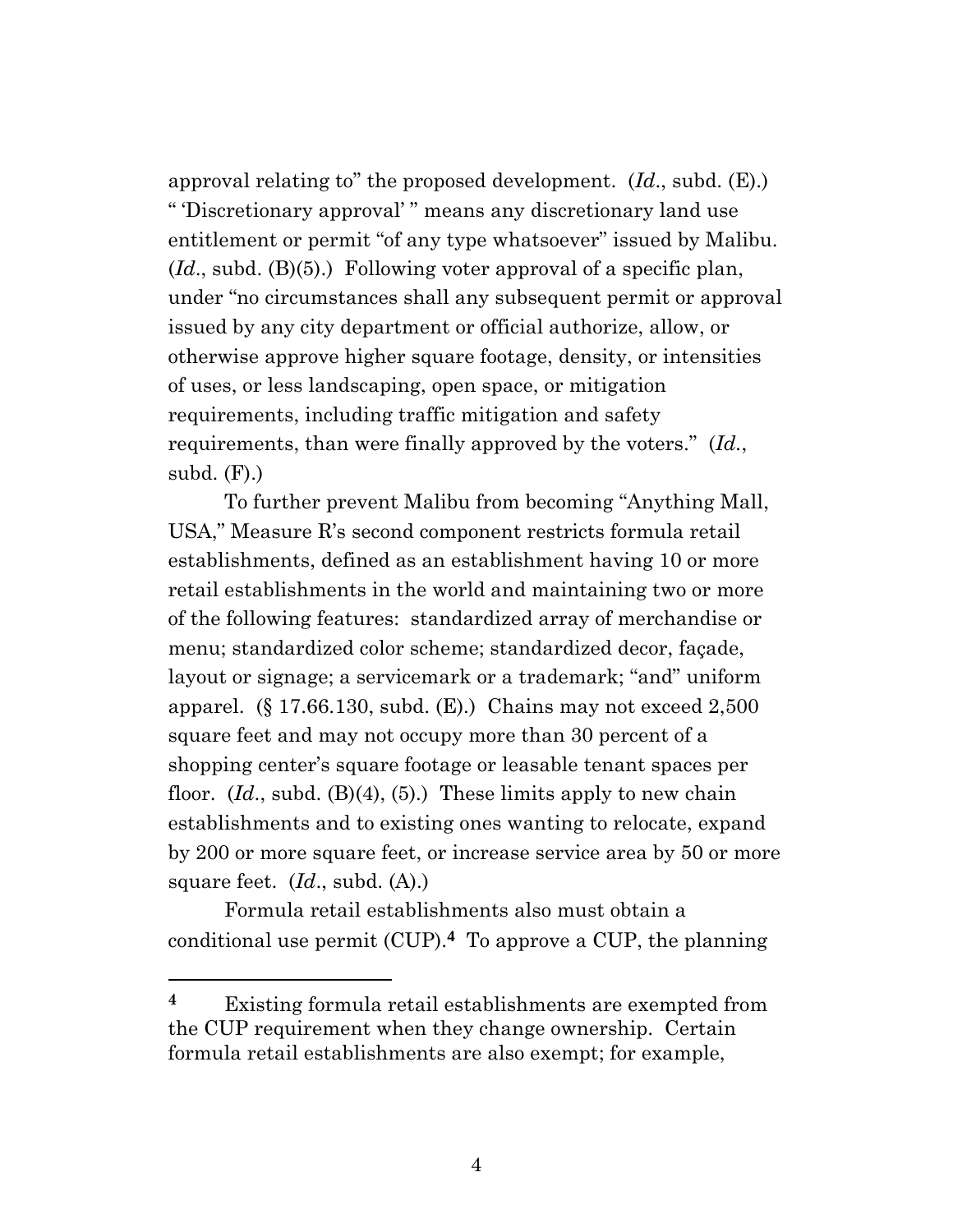commission, in lieu of the findings required in section 17.66.080,**5** shall find that the proposed formula retail establishment complies with the size and occupancy limitations, "will not impair the city's unique, small-town community character by promoting a predominant sense of familiarity or sameness, with consideration for all existing formula retail establishments," and will promote a diverse commercial base. (§ 17.66.130, subd.) (B)(2), (3).) Approved CUPs "shall run solely with the operation of the formula retail establishment for which it was approved and continue to be valid upon change of ownership of the formula retail establishment, the land, or any lawfully existing building or structure on the land." (*Id*., subd. (D).)

#### **II. Proposed developments in Malibu**

 $\overline{a}$ 

The Park owns property at 23401 Civic Center Way in Malibu. Since 2009, The Park has invested \$11.4 million to develop a Whole Foods project, which will include a 38,424 square foot shopping center comprised of a 24,549 square foot store, four smaller retail spaces, outdoor dining, a parking area, green walls, new trees, a park and playground for children, a community education garden, and a public gathering space in case of wildfire. The proposed Whole Foods store will occupy more than 30 percent of the center's square footage. In 2011, The Park's application to develop the project was approved. An

grocery stores, pharmacies, gas stations, banks, real estate offices, movie theatres, post offices, medical offices, and low-cost overnight accommodations. (§ 17.66.130, subd. (C).) Exempt businesses remain subject to the 30 percent restrictions.

**<sup>5</sup>** Section 17.66.080 concerns the proposed use of a property.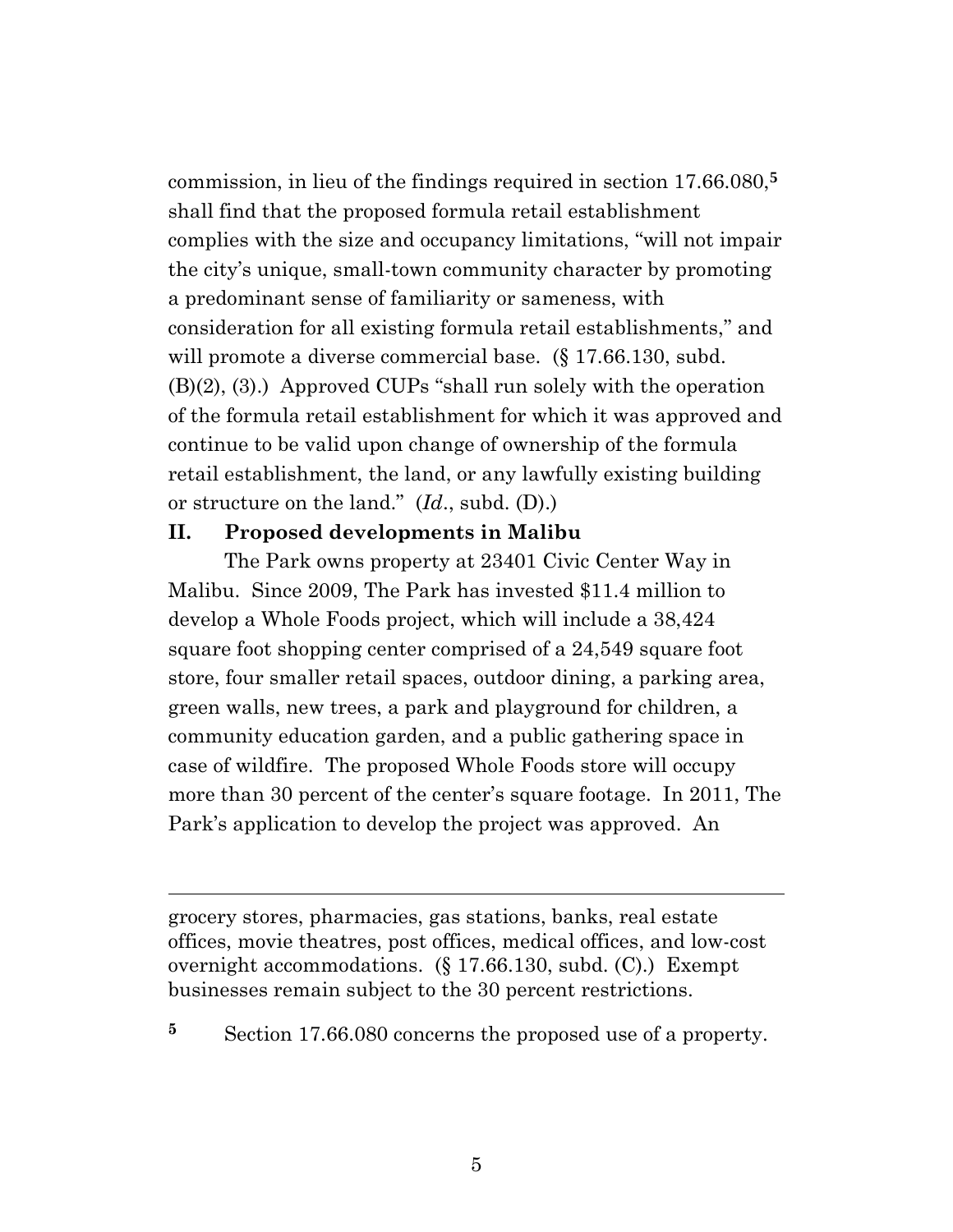environmental impact report was prepared, received public comment and awaits public hearings.

Malibu Bay owns property at 23575 Civic Center Way. Since 2012, it has invested \$6.6 million to develop Malibu Sycamore Village, a mixed-use commercial project. One development plan includes office, retail, and restaurant establishments; community gathering spaces; and a children's play area. A second development plan includes a 5,000 square foot urgent care center.

# **III. The Park's and Malibu Bay's petition for a writ of mandate**

In May 2015, The Park and Malibu Bay filed a verified petition for a peremptory writ of mandate to have Measure R declared facially invalid on the grounds, among others, it subjects administrative acts to public vote, creates an illegal CUP, and violates their substantive due process rights. **6** The Park and Malibu Bay and the City of Malibu stipulated to have the petition resolved on cross-motions for judgment on the pleadings.

The trial court held that Measure R's specific plan and voter approval requirements exceeded the scope of the initiative power and violated substantive due process. The court also held that Measure R created an illegal CUP that was "establishmentspecific" and did not run with the land. The court thus declared Measure R facially invalid and enjoined Malibu from enforcing it. Thereafter, the court allowed the official proponents of Measure R to intervene but denied their request for a stay pending appeal.

**<sup>6</sup>** Petitioners previously filed an action in federal court, but the federal court stayed their federal claims and dismissed their state law causes of action so that the state causes of action could be resolved in state court.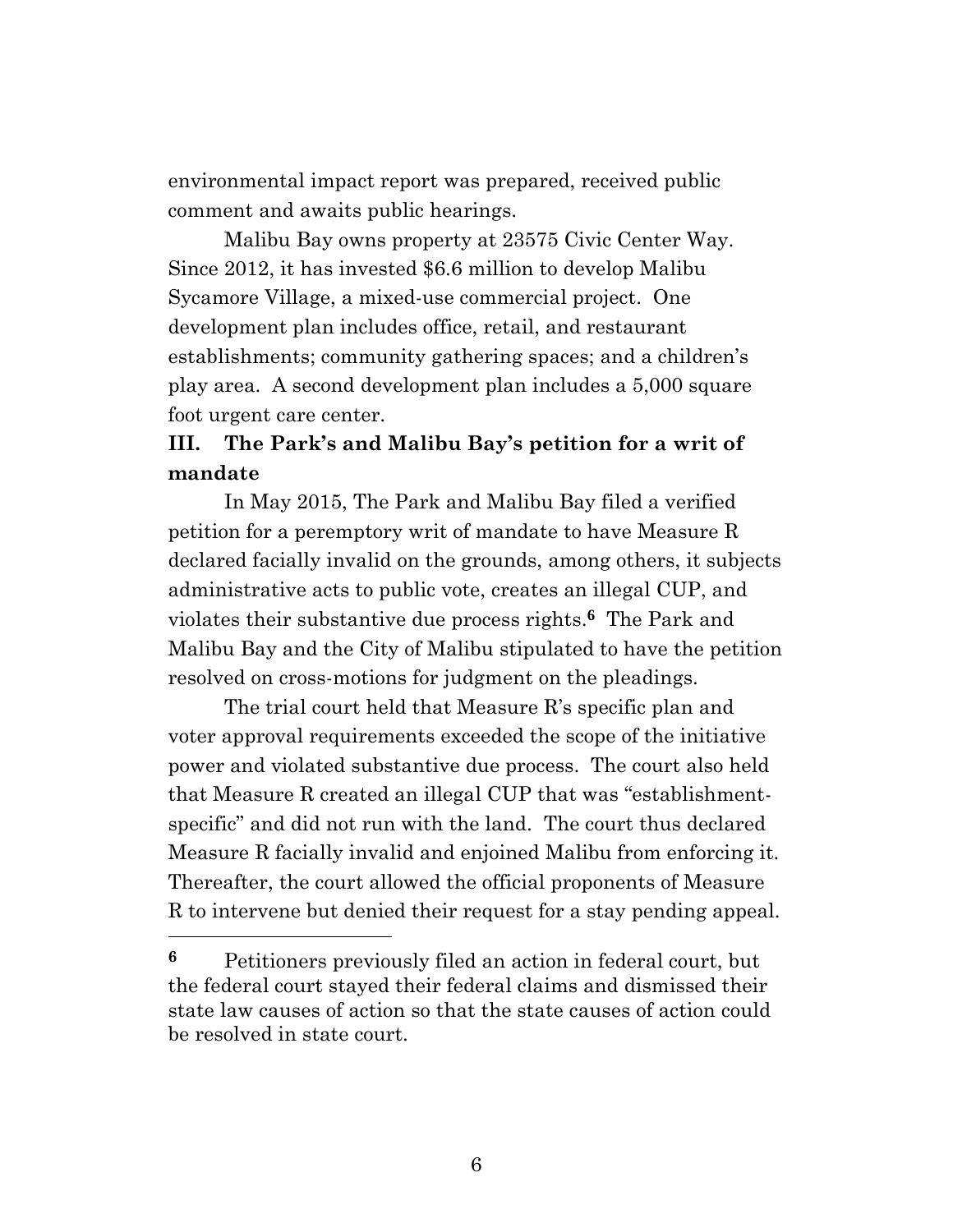We, however, granted the interveners' petition for writ of supersedeas, thereby staying the lower court's judgment.

#### **STANDARD OF REVIEW**

Our review is de novo. (*So v. Shin* (2013) 212 Cal.App.4th 652, 662 [review from motion for judgment on the pleadings]; *Citizens for Planning Responsibly v. County of San Luis Obispo*  (2009) 176 Cal.App.4th 357, 366 [construing initiative's language is subject to de novo review].) Notwithstanding the de novo standard of review, we are also bound by " 'the long-established rule of according extraordinarily broad deference to the electorate's power to enact laws by initiative. The state constitutional right of initiative or referendum is "one of the most precious rights of our democratic process." [Citation.] These powers are reserved to the people, not granted to them. Thus, it is our duty to " ' "jealously guard" ' " these powers and construe the relevant constitutional provisions liberally in favor of the people's right to exercise the powers of initiative and referendum. [Citation.] An initiative measure " 'must be upheld unless [its] unconstitutionality clearly, positively, and unmistakably appears.' " [Citation.]' " (*Citizens for Planning Responsibly*, at p. 366.) And where, as here, a facial challenge is mounted to the constitutional validity of an initiative we consider only the text of the measure itself, not its application to the particular circumstances of an individual. (*Tobe v. City of Santa Ana* (1995) 9 Cal.4th 1069, 1084.)

#### **DISCUSSION**

#### **I. Measure R's specific plan requirement**

California's Constitution guarantees the local electorate's right to initiative and referendum, and that right is generally coextensive with the local governing body's legislative power.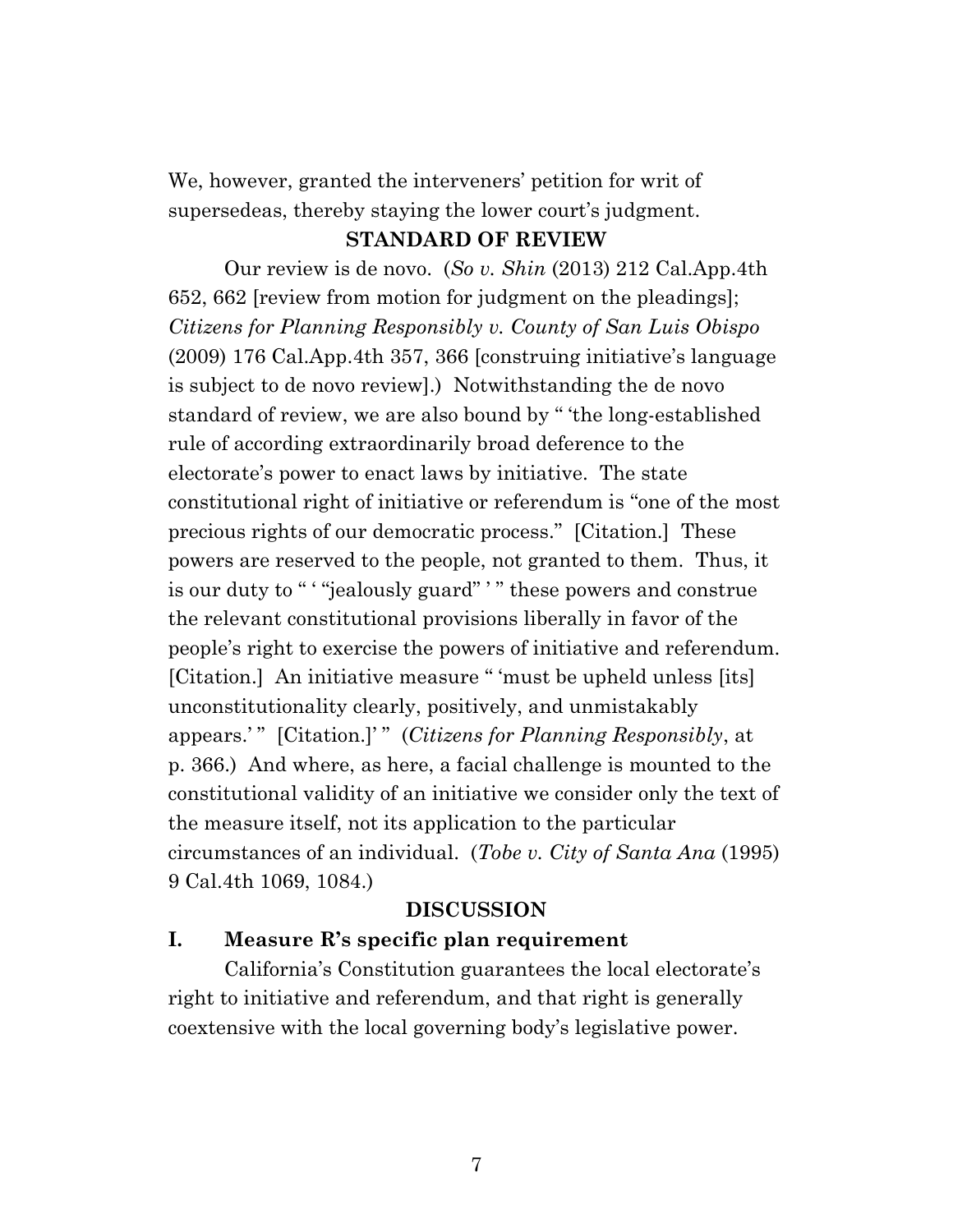(*DeVita v. County of Napa* (1995) 9 Cal.4th 763, 775 (*DeVita*); Cal. Const., art. II, § 11.) The electorate has the power to initiate legislative acts but not administrative or adjudicatory ones. (*Yost v. Thomas* (1984) 36 Cal.3d 561, 569; *Citizens for Jobs & the Economy v. County of Orange* (2002) 94 Cal.App.4th 1311, 1332 (*Citizens for Jobs & the Economy*); *City of San Diego v. Dunkl*  (2001) 86 Cal.App.4th 384, 399.) Initiatives that lodge adjudicatory powers in the electorate are invalid. (*Wiltshire v. Superior Court* (1985) 172 Cal.App.3d 296, 304 (*Wiltshire*).) The rationale for this rule "is that to allow the referendum or initiative to be invoked to annul or delay the executive or administrative conduct would destroy the efficient administration of the business affairs of a city or municipality." (*Lincoln Property Co. No. 41, Inc. v. Law* (1975) 45 Cal.App.3d 230, 234.)

To determine whether an initiative enacts legislation, "it is the substance, not the form that controls." (*Marblehead v. City of San Clemente* (1991) 226 Cal.App.3d 1504, 1509.) The test to distinguish a legislative act from an executive or administrative one is well-established: "'" "The power to be exercised is legislative in its nature if it prescribes a new policy or plan; whereas, it is administrative in its nature if it merely pursues a plan already adopted by the legislative body itself, or some power superior to it.'"'  $[Citation]$ ; ... "Acts constituting a declaration of public purpose, and making provisions for ways and means of its accomplishment, may be generally classified as calling for the exercise of legislative power. Acts which are to be deemed as acts of administration, and classed among those governmental powers properly assigned to the executive department, are those which are necessary to be done to carry out legislative policies and purposes already declared by the legislative body, or such as are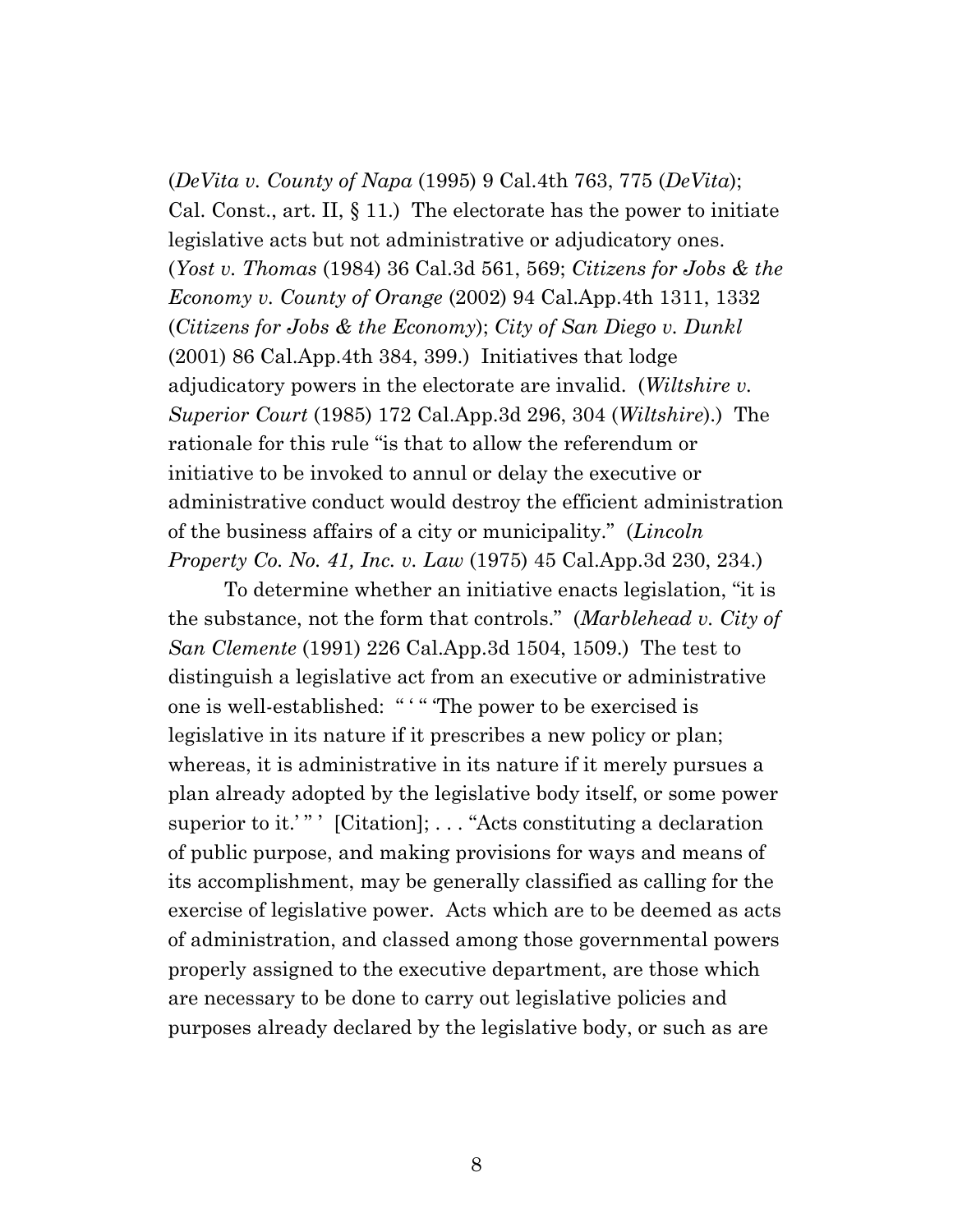devolved upon it by the organic law of its existence." [Citations.]' " (*City of San Diego v. Dunkl*, *supra*, 86 Cal.App.4th at pp. 399-400, italics omitted.)

In the land use context, legislative acts are distinguished from administrative or adjudicative ones on a categorical basis. (*Citizens for Planning Responsibly v. County of San Luis Obispo*, *supra*, 176 Cal.App.4th at p. 367.) Zoning ordinances, for example, are legislative acts: variances, CUPs, and subdivision map approvals are adjudicative acts. (*Ibid.*; *W. W. Dean & Associates v. City of South San Francisco* (1987) 190 Cal.App.3d 1368, 1375; *Arnel Development Co. v. City of Costa Mesa* (1980) 28 Cal.3d 511.) A city's or county's adoption of a general plan for its physical development is a legislative act. (*Yost v. Thomas*, *supra*, 36 Cal.3d at p. 570; *DeVita*, *supra*, 9 Cal.4th at p. 773; Gov. Code, § 65300.)<sup>7</sup> Adoption or amendment of a specific plan for the systematic implementation of the general plan is also a legislative act. **8** (*Yost*, at p. 570; *Dana Point*, *supra*, 52 Cal.App.4th at p. 481; see Gov. Code, §§ 65450, 65453.)

**<sup>7</sup>** A general plan is a comprehensive, long term plan for a city's physical development. (Gov. Code, § 65300.) A general plan shall include seven elements: land use, circulation and infrastructure, housing, conservation, open space and recreation, noise, and safety and health. (Gov. Code, §§ 65300, 65302.)

**<sup>8</sup>** " 'Among other things, a specific plan must contain standards and criteria by which development will proceed, and a program of implementation including regulations, programs, public works projects, and financing measures.' " (*Chandis Securities Co. v. City of Dana Point* (1996) 52 Cal.App.4th 475, 481 (*Dana Point*).) "A specific plan may be as general as setting forth broad policy concepts, or as detailed as providing direction to every facet of development from the type, location and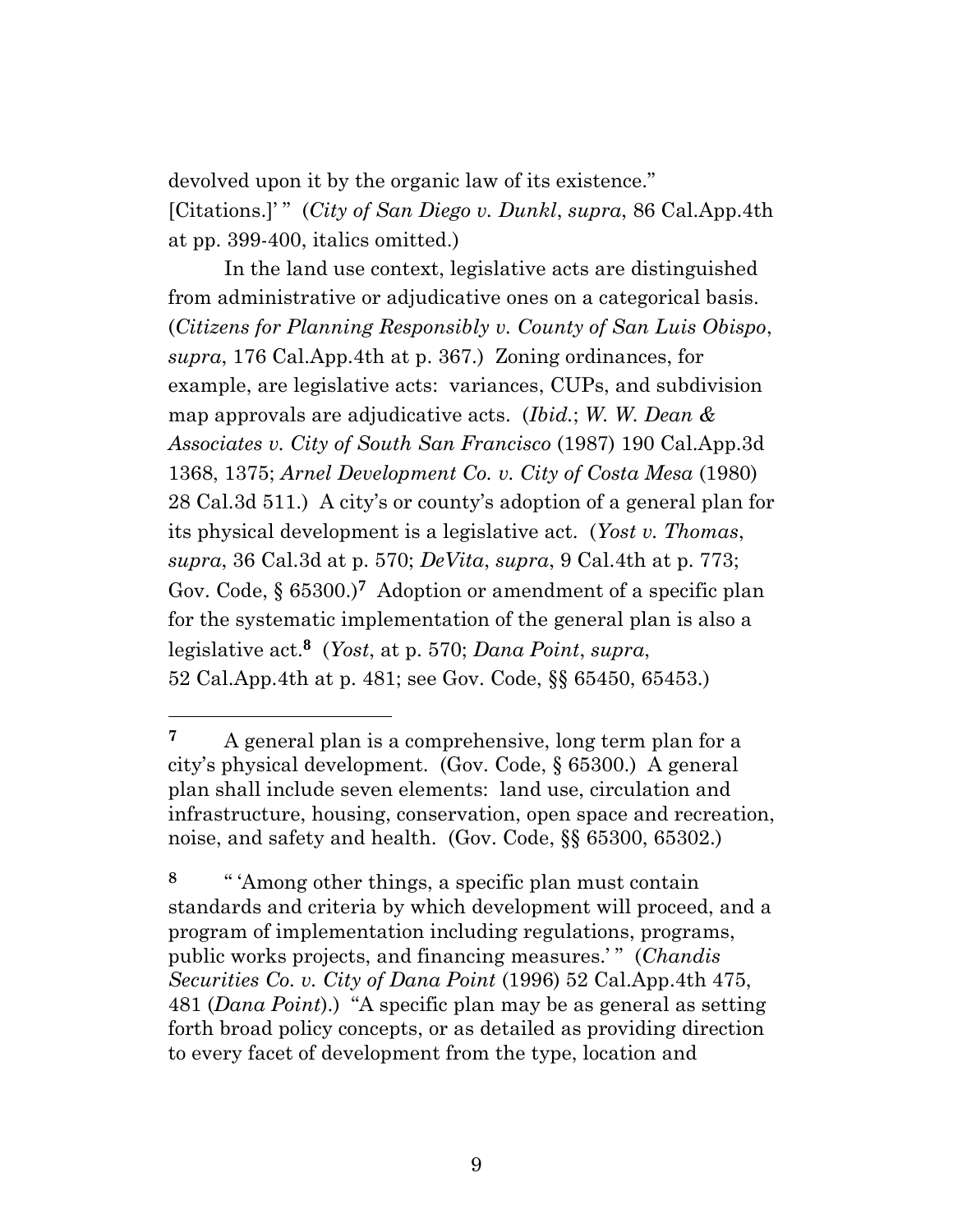Because Measure R concerns specific plans and voter approval of them, the City argues that the measure is a legislative act and therefore does not exceed the initiative power. The City relies on cases holding that adoption of a specific plan is a legislative act. In *Dana Point*, for example, a city council approved a specific plan for developing the Headlands, 120 acres of land along the coast. (*Dana Point*, *supra*, 52 Cal.App.4th at pp. 479-480.) By referendum, the voters rejected the specific plan, as well as an amendment to the general plan. Because adoption or amendment of a general or specific plan is a legislative act, *Dana Point* held that the specific plan was subject to the electorate's referendum power. (*Id.* at p. 481; see also *Yost v. Thomas*, *supra*, 36 Cal.3d 561 [city council's approval of specific plan for hotel and conference center was legislative act subject to voter referendum].)

The City extrapolates from these authorities the notion its voters may require the city council to prepare a specific plan for every development project within Measure R's scope and to put that plan on the ballot for voter approval. In essence, the City cites *Yost* and *Dana Point* to ask why can't the electorate require every project to be reduced to a specific plan that is subject to voter approval? This, however, goes beyond the holdings of *Yost*  and *Dana Point*. As the trial court below aptly said: "It is one thing for voters to challenge a specific plan by petition and

intensity of uses to the design and capacity of infrastructure; from the resources used to finance public improvements to the design guidelines of a subdivision." (Governor's Off. of Planning & Research, *The Planner's Guide to Specific Plans* (Jan. 2001) p. 4.) The plan may encompass a large area or just a single acre. (*Ibid.*)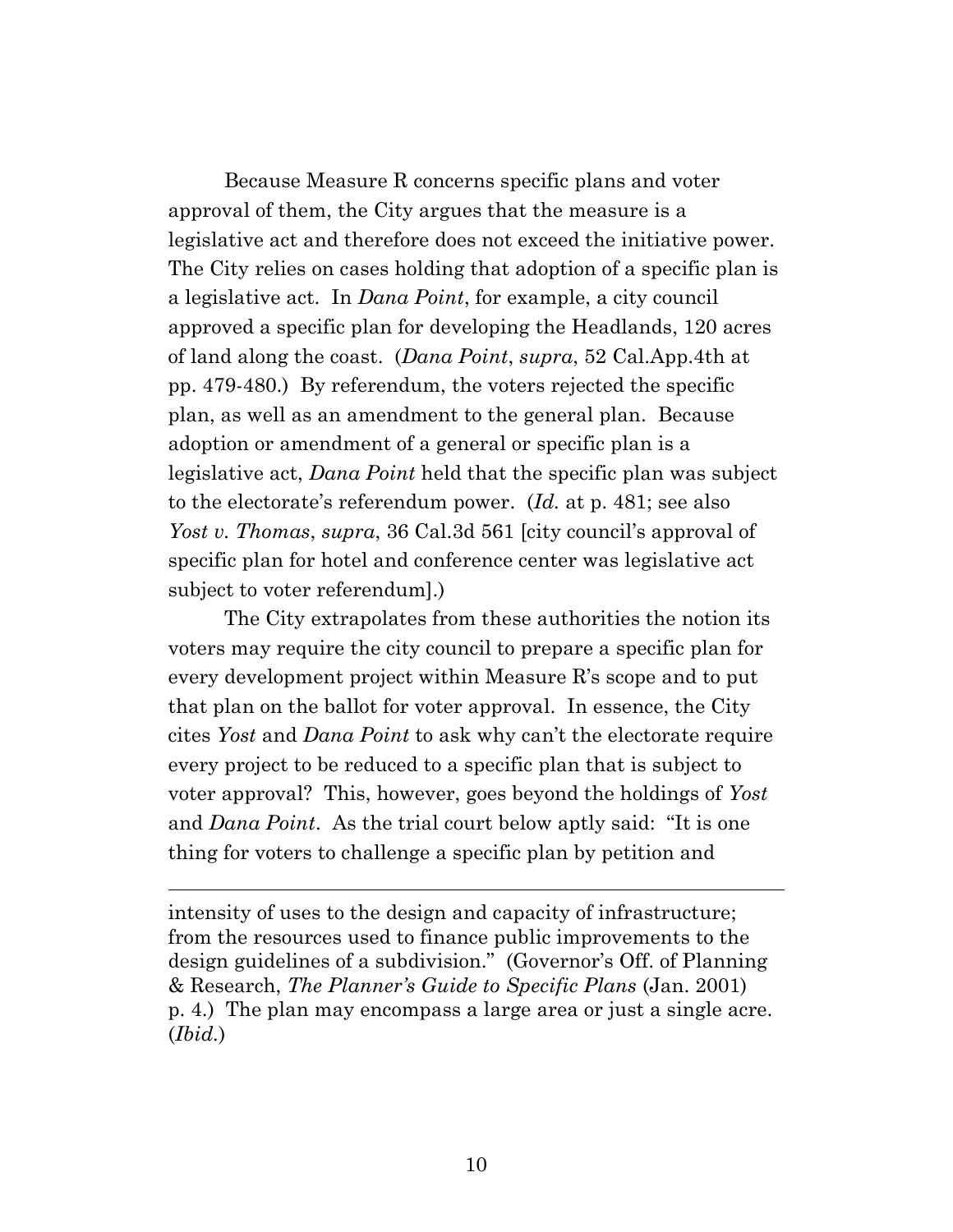referendum (*Yost*, *Dana Point*) or for voters to approve a general plan amendment by initiative which is then challenged by mandamus," "but it is another for voters to pass an initiative to compel a city to submit each commercial project for voter approval by means of a specific plan. The former are permissible, but the latter restricts [Malibu's] administrative discretion and places it firmly within the category of voter enactments of administrative matters, which are not permitted."

We agree. There is a difference between, on the one hand, voter approval of a specific plan and, on the other, *requiring* a city council to prepare a specific plan and report, to hold a public hearing about the specific plan and report, and then requiring the plan to be submitted to voters for approval. The former is a legislative act; the latter is an adjudicative one. Measure R, however, conflates the two under the guise of setting "policy," that "policy" being all development projects greater than 20,000 square feet must have a specific plan approved by voters.

But, in substance, this is not legislative policy. Measure R is not comparable to, for example, the general plan amendment in *Citizens for Planning Responsibly v. County of San Luis Obispo*, *supra*, 176 Cal.App.4th 357, or the voter approval requirement in *DeVita*, *supra*, 9 Cal.4th 763. In *Citizens for Planning Responsibly*, San Luis Obispo voters approved Measure J, which, via amendment to the county's general plan and a zoning ordinance, allowed a mixed-use development of a 131-acre property. The measure amended a zoning ordinance to set standards for, among other things, maximum densities, building heights, and floor area ratios; parking requirements; minimum and maximum building size and configurations; setback requirements; and permitted uses for the property. (*Citizens for*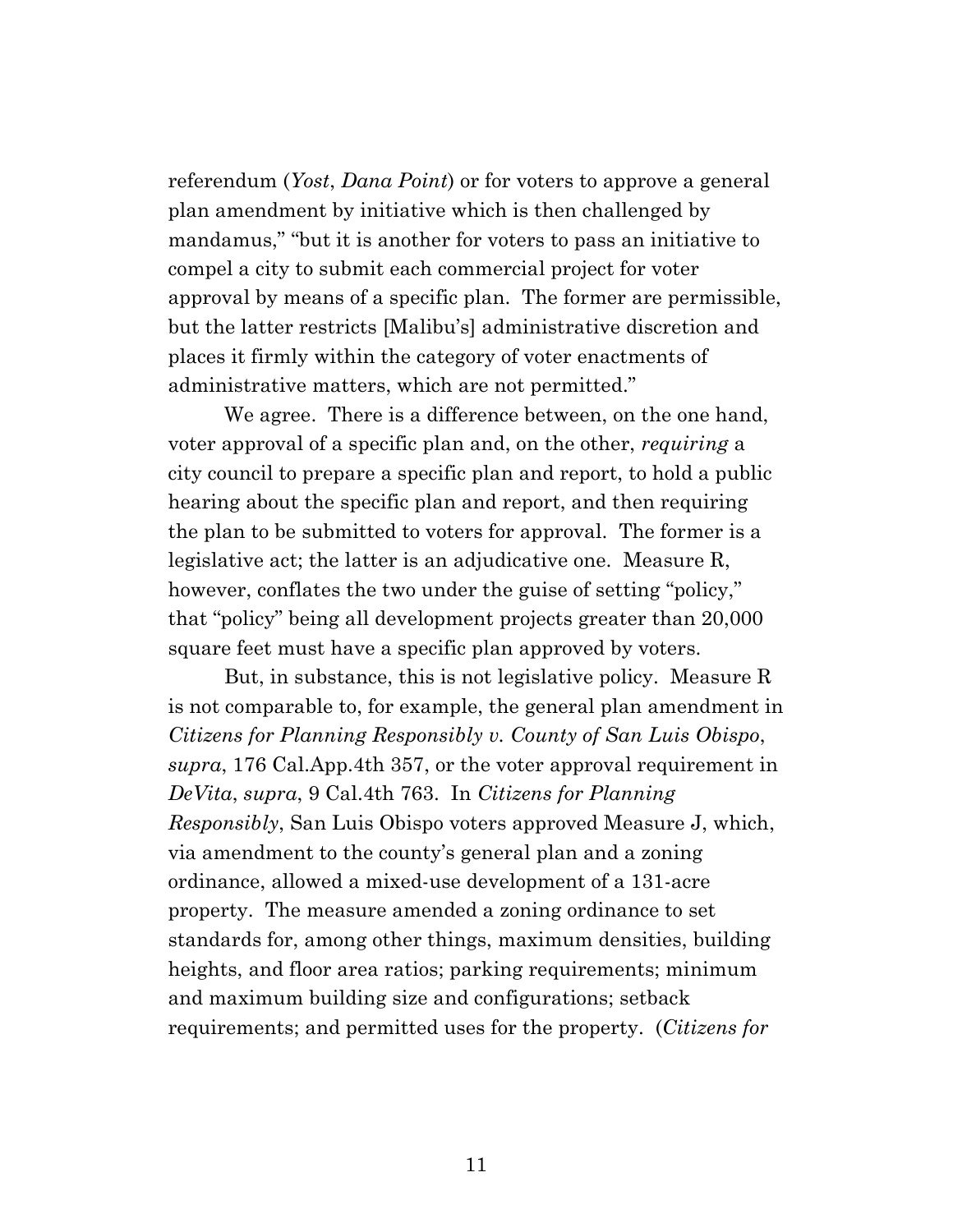*Planning Responsibly*, at p. 365; see generally *Yost v. Thomas*, *supra*, 36 Cal.3d 561; *Pala Band of Mission Indians v. Board of Supervisors* (1997) 54 Cal.App.4th 565.) In contrast to *Citizens for Planning Responsibly*, Measure R doesn't prescribe similar policy for developments in excess of 20,000 square feet. It does not, for example, set standards about building height, size or configuration. Measure R instead requires specific plans to be prepared containing such details and to be submitted to the electorate. The problem is not that specific plans include these details; indeed, specific plans must include some level of detail. **9** The problem is Measure R requires details to be in specific plans that are voter-approved but sets no substantive policy or standards for those plans.

<sup>9</sup> Government Code section 65451 provides:

 $\overline{a}$ 

"(a) A specific plan shall include a text and a diagram or diagrams which specify all of the following in detail: [¶] (1) The distribution, location, and extent of the uses of land, including open space, within the area covered by the plan. [¶] (2) The proposed distribution, location, and extent and intensity of major components of public and private transportation, sewage, water, drainage, solid waste disposal, energy, and other essential facilities proposed to be located within the area covered by the plan and needed to support the land uses described in the plan. [¶] (3) Standards and criteria by which development will proceed, and standards for the conservation, development, and utilization of natural resources, where applicable. [¶] (4) A program of implementation measures including regulations, programs, public works projects, and financing measures necessary to carry out paragraphs (1), (2), and (3).

"(b) The specific plan shall include a statement of the relationship of the specific plan to the general plan."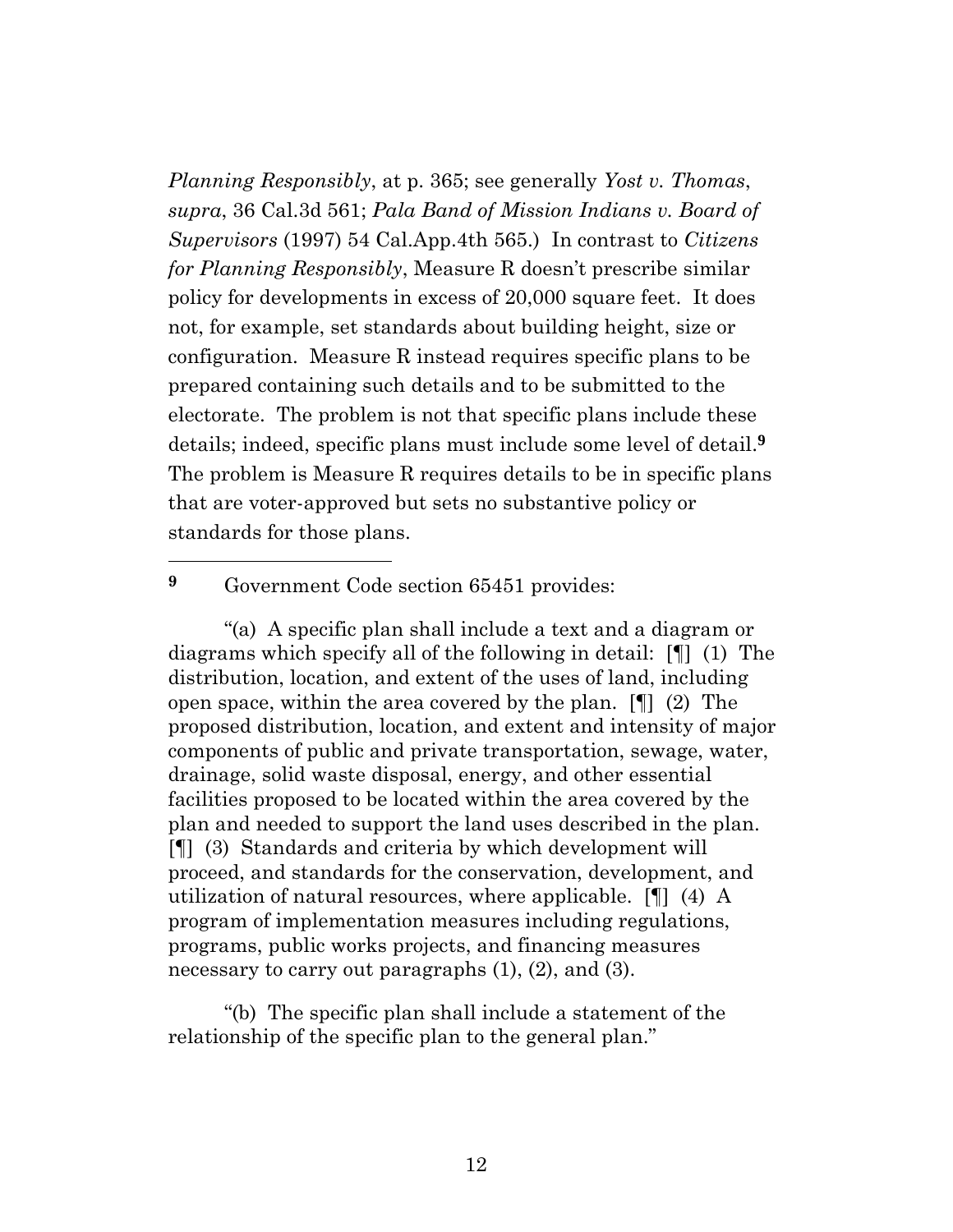Nor is Measure R's voter approval requirement comparable to the voter approval provision in *DeVita*, *supra*, 9 Cal.4th 763. Napa passed its Measure J, which provided that the land-use designations it enacted could be changed only by a majority vote of the county electorate. (*Id.* at p. 796.) Elections Code section 9125, however, already provided that initiative measures could not be repealed or amended "except by a vote of the people, unless provision is otherwise made in the original [initiative] ordinance." Thus, Measure J merely "formalize[d] the voter approval requirement implied" by the Elections Code. (*Id.* at p. 796.) Measure R, however, does not merely formalize any existing power of the electorate. It creates a new power—the requirement of a specific plan—and subjects it to voter approval. In this respect, Measure R limits Malibu's governing body from carrying out its duties pursuant to its police power. And, as *DeVita*  suggests, such a limitation may be an unconstitutional attempt to amend the charter or create a charter-like provision in a city or county that does not possess one. (*Id.* at p. 798; see Cal. Const., art. XI, § 7 [a "county or city may make and enforce within its limits all local, police, sanitary, and other ordinances and regulations not in conflict with general laws"].)

What Measure R thus does is closer to the prohibited administrative actions in *Wiltshire*, *supra*, 172 Cal.App.3d 296 and *Citizens for Jobs & the Economy*, *supra*, 94 Cal.App.4th 1311*.* In *Wiltshire*, San Diego County had a solid waste management plan for four projects, including one in North County. (*Wiltshire*, at p. 300.) The city council adopted a zoning ordinance requiring all solid waste management facilities to obtain a special-use permit. (*Id.* at p. 303.) The city council issued a special-use permit authorizing construction of the North County project. In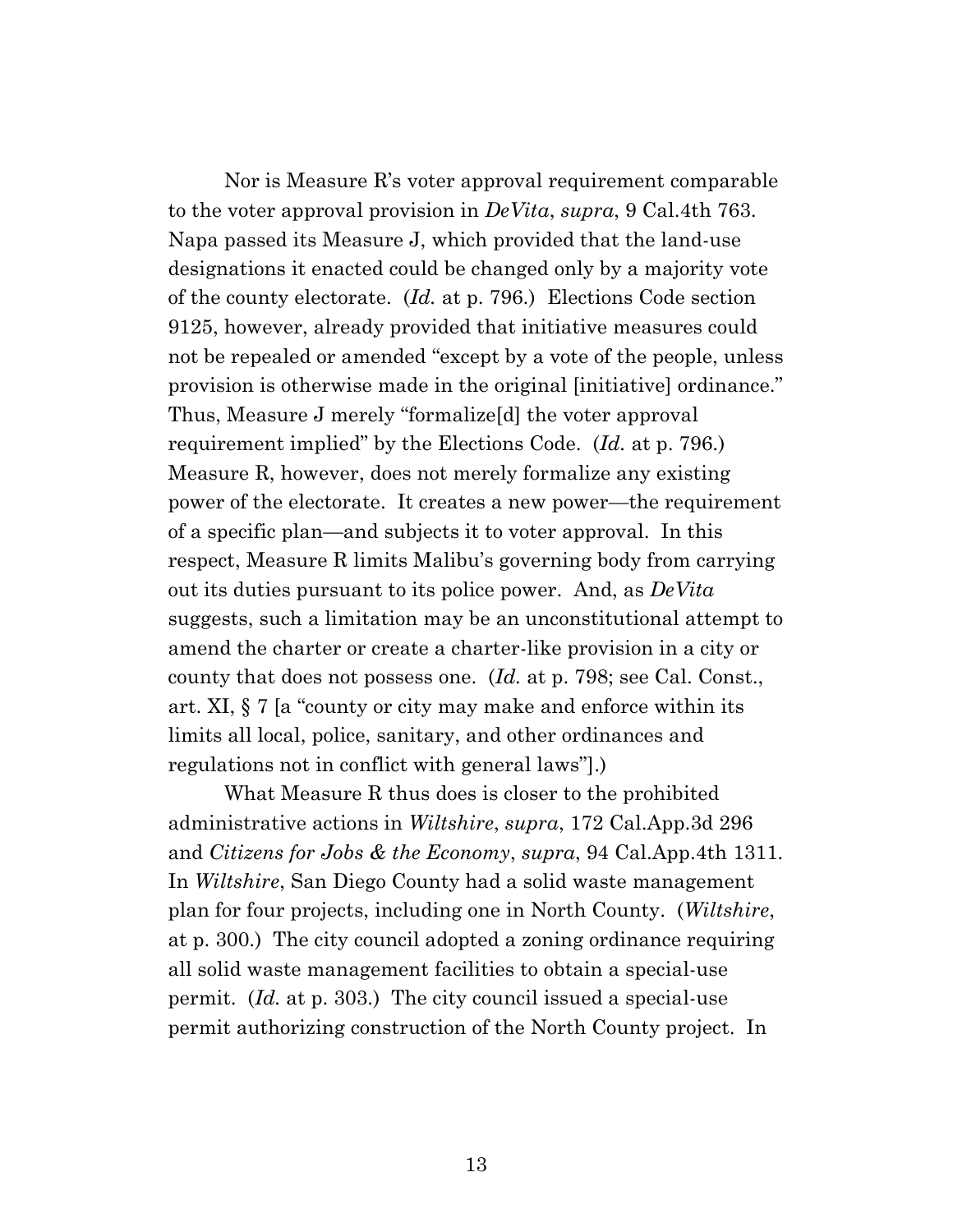an effort to halt the project, Wiltshire circulated for signature an initiative requiring voter approval of the location, construction or establishment of waste-to-energy plants. (*Id.* at pp. 299, 301, 302.) *Wiltshire* held that the initiative impermissibly withdrew "from the San Marcos City Council the power to issue a special use permit in compliance with its zoning ordinance and requires a two-thirds electorate vote to approve the issuance of a special use permit in each instance." (*Id.* at p. 303.)

Measure R similarly withdraws from Malibu's City Council the ability to issue discretionary land use entitlements or permits concerning a development project—unless and until voters approve a specific plan for that project. (§ 17.02.045, subds.  $(B)(5)$  &  $(E)$ .) In this respect, Measure R is really about projectby-project review—which would otherwise be subject to administrative, not voter, approval— in the guise of a specific plan. On its face, Measure R makes this clear. Its stated purpose and intent is to require "preparation and voter approval of specific plans for large commercial or mixed-use *projects* . . . ." (Preamble, *supra*, § 3, italics added.) " '*Development project* subject to this measure' shall mean any project for which a discretionary approval is sought in the commercial area, regardless of the number of parcels or parcel size, . . ." in excess of 20,000 square feet. (§ 17.02.045, subd. (B)(2), italics added.) The measure's voter approval provisions require a specific plan for every " '*development project* subject to this measure' " and, until voters approve a specific plan, Malibu is forbidden from taking any "discretionary approval relating to any *development project* subject to this measure." (*Id.*, subds. (B)(2), (E), italics added.) Measure R requires the voter ballot measure to clearly identify and accurately describe the "*development project*" to avoid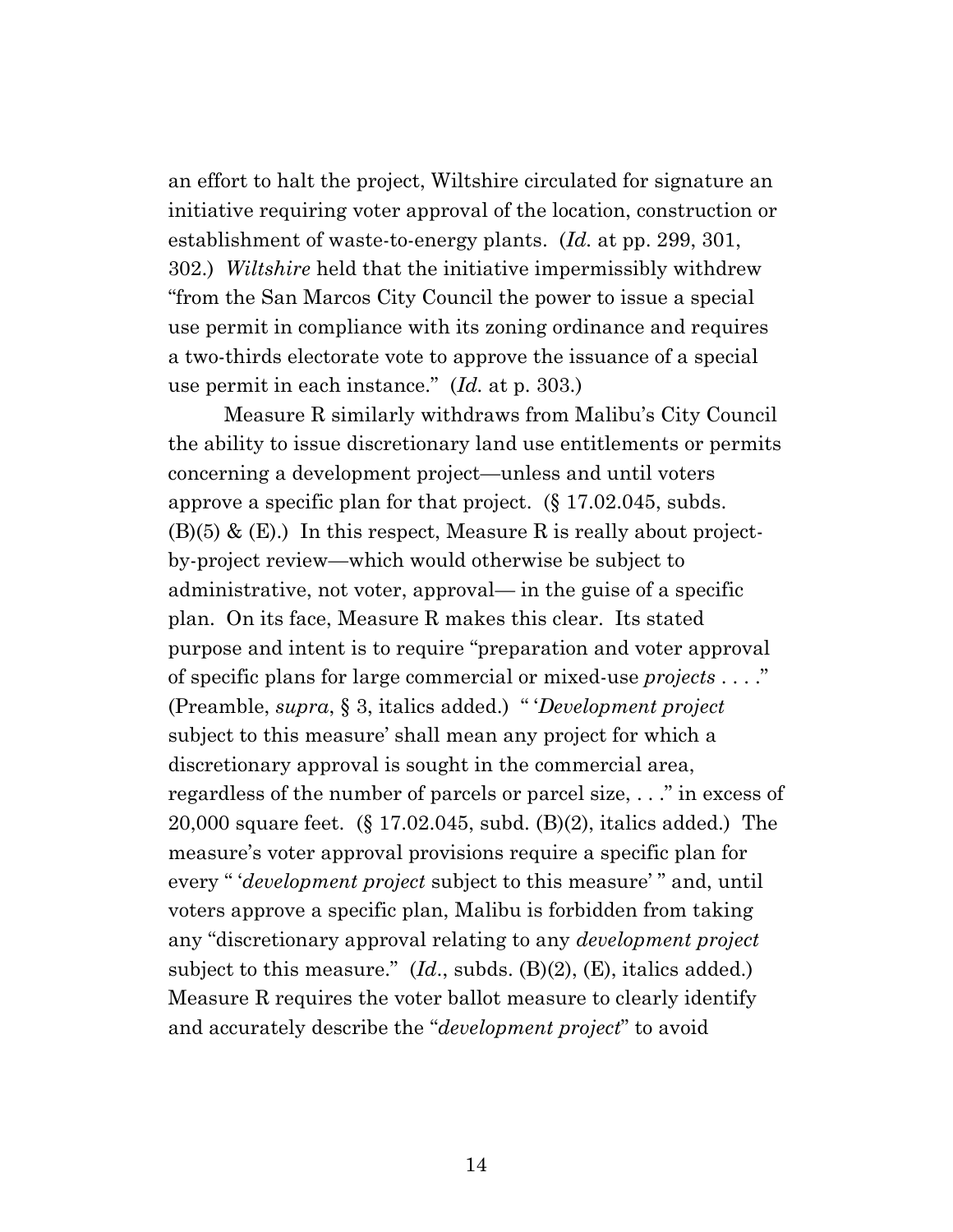misleading the voters about "*project* definition, scope, and location." (*Id*., subd. (D), italics added.) The city must prepare a report, subject to a public hearing for "[e]ach specific plan" which must address, for example, floor area, projected traffic, public services, open spaces, and "adequacy of parking within the *development project*." (*Id.*, subd. (C)(3) & (C)(3)(g), italics added.) These provisions underscore Measure R's attempt to usurp administrative authority.

Measure R not only withdraws administrative authority but it also adds "layers" to the administrative process. *Citizens for Jobs & the Economy* concerned a similar attempt to limit a local governing body's administrative powers. In that case, the voters passed Measure A, which authorized the County of Orange to proceed with planning the conversion of a former military air station to a civilian airport. (*Citizens for Jobs & the Economy*, *supra*, 94 Cal.App.4th at p. 1316.) Voters thereafter passed Measure F, which placed spending and procedural restrictions on the board of supervisors regarding the conversion process. Measure F thus impermissibly changed "the procedure and substance of the implementing decisions that were created" by the prior Measure A, thereby adding "layers of voter approval and hearing requirements to the implementing decisions anticipated" by that prior measure. (*Id.* at p. 1333.)

The City distinguishes *Citizens for Jobs & the Economy* by characterizing Measure R as merely ensuring the proper sequencing of events: planning before permitting. Rather than helping the City's case, this characterization emphasizes the administrative nature of Measure R. How the development process is "sequenced" is an administrative matter. Moreover, the intended effect of this "sequencing" is to withdraw from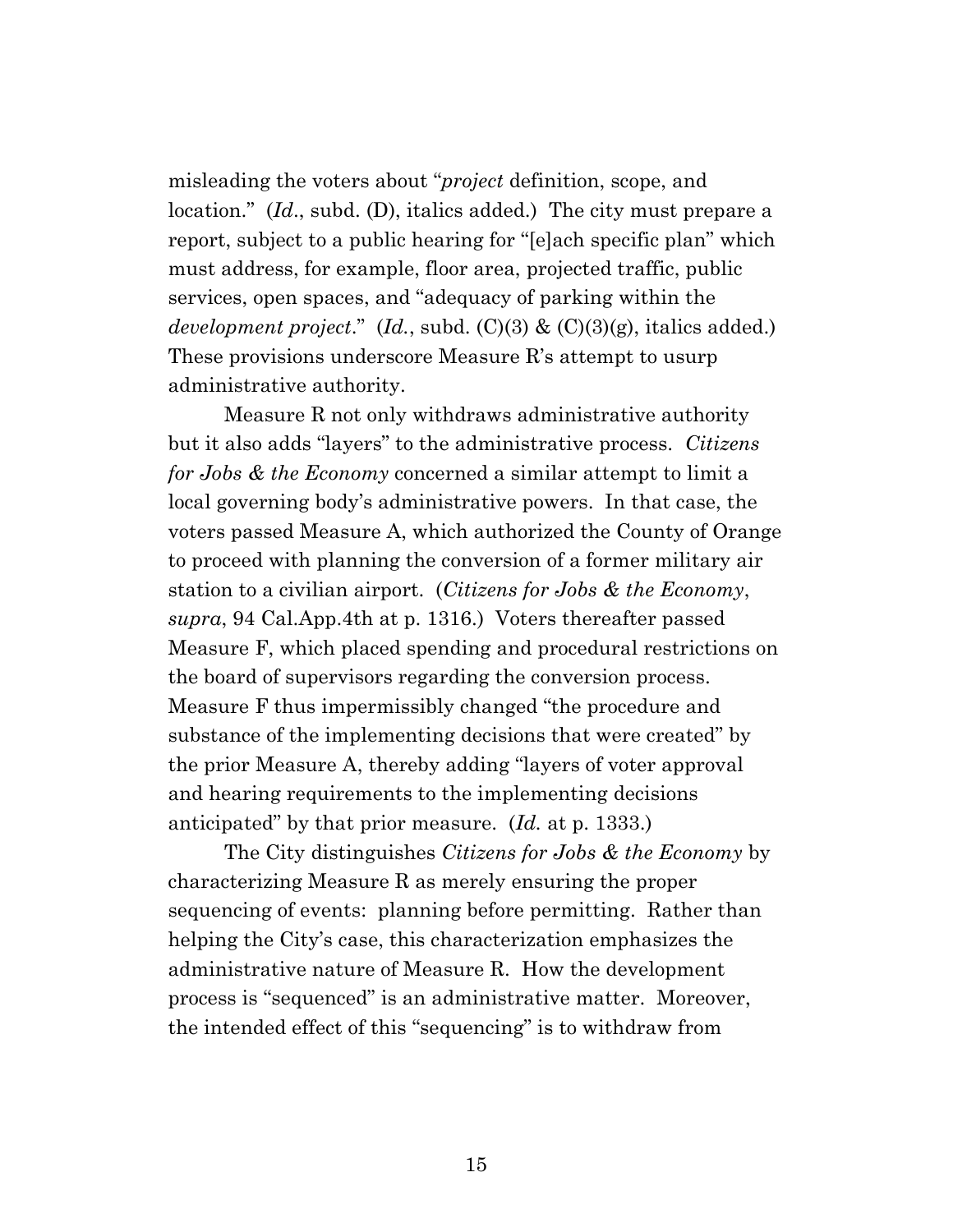Malibu's governing body its ability to administratively act *at all* until a specific plan and report are prepared for a development project, a hearing is held on the plan and report, and voters approve the plan. Even then, in the event of voter approval, Malibu's administrative functions are curtailed, because under "no circumstances shall any subsequent permit or approval issued by any city department or official authorize, allow, or otherwise approve higher square footage, density, or intensities of uses, or less landscaping, open space, or mitigation requirements, including traffic mitigation and safety requirements, than were finally approved by the voters."  $(\S 17.02.045, \text{subd. (F)}.)$  Measure R thus invalidly annuls or delays executive or administrative conduct. (*Lincoln Property Co. No. 41, Inc. v. Law*, *supra*, 45 Cal.App.3d at p. 234.)

Finally, we find unpersuasive the City's supposition that a facial challenge to Measure R is improper because the project-byproject review it clearly contemplates may never come to pass. Instead, the city council could adopt a specific plan for the entire civic or commercial center, as opposed to a specific plan for a single project. True, Measure R allows a specific plan to cover more than one project.  $(\S 17.02.045, \text{subd. (C)}(1)$  ["One specific plan may be prepared covering more than one development project subject to this measure or a separate specific plan may be prepared for each subject project"].) But nothing in Measure R suggests that a specific plan for the entire civic center could be adopted. Rather, the clear and unambiguous intent of Measure R is to control development of projects in excess of 20,000 square feet.**10**

**<sup>10</sup>** Because we invalidate Measure R on the ground it exceeds the initiative power, we need not consider alternative arguments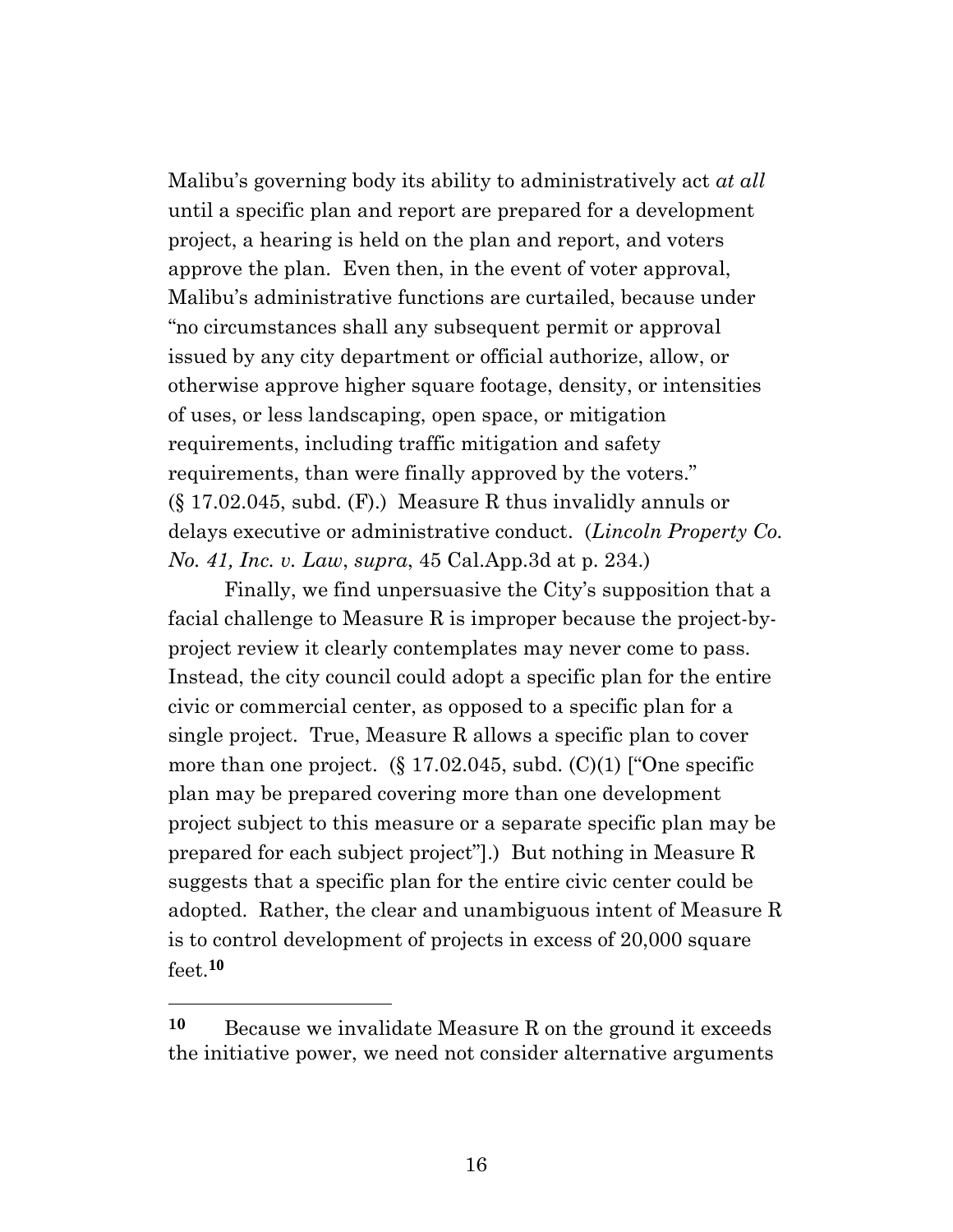#### **II. Legality of the CUP provisions**

Measure R controls chain stores by requiring them to obtain a CUP. (§ 17.66.130, subd. (A).) But before a CUP may even be issued, Measure R requires the planning commission, in lieu of the findings in section 17.66.080 about a property's proposed use, to make findings about the specific chain. Measure R then restricts transfer of the CUP: "each approved [CUP] shall *run solely with the operation of the formula retail establishment for which it was approved* and continue to be valid upon change of ownership of the formula retail establishment, the land, or any lawfully existing building or structure on the land." (§ 17.66.130, subd. (D), italics added.) The meaning of these restrictions is undisputed: the nature of the chain establishment is to be considered, and, once a chain, say Starbucks, obtains a CUP, the CUP can be transferred to another Starbucks but not to Peet's, notwithstanding that Starbucks and Peet's have the same "use," i.e., both are coffee shops. Measure R CUPs thus are establishment-specific *and* restricted in their transferability.

These features of the CUP, however, are contrary to wellestablished principles. "A conditional use permit is administrative permission for uses not allowed as a matter of right in a zone, but subject to approval." (*Sounhein v. City of San Dimas* (1996) 47 Cal.App.4th 1181, 1187 (*Sounhein*).) A CUP is not a personal interest. It does not attach to the permittee; rather, a CUP creates a right that runs with the land. (*Anza Parking Corp. v. City of Burlingame* (1987) 195 Cal.App.3d 855, 858 (*Anza*); see also *Malibu Mountains Recreation, Inc. v.* 

about, for example, whether it also violates substantive due process.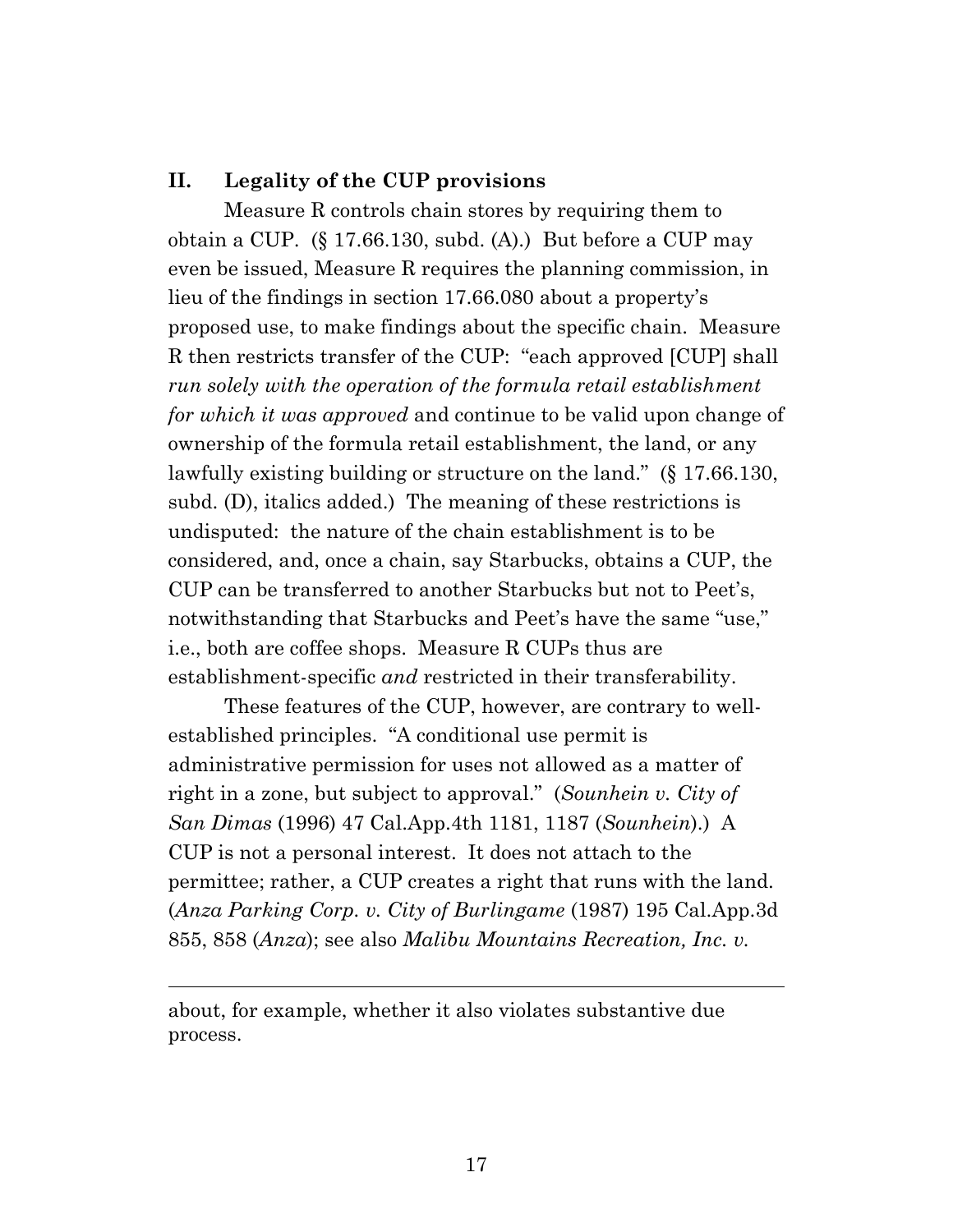*County of Los Angeles* (1998) 67 Cal.App.4th 359, 367; *Sounhein*, at p. 1187.) Otherwise, a condition regulates the person rather than the land, improperly turning a CUP into an "*ad hominem* privilege rather than a decision regulating the use of property." (*Anza*, at p. 859, citing *Vlahos v. Little Boar's Head District*  (1958) 101 N.H. 460 [146 A.2d 257, 260].) A condition which relates solely to the individual or applicant for the CUP does not relate to the property's use and zoning. (*Sounhein*, at p. 1187*.*)

In *Anza*, for example, Anza had a CUP authorizing the use of land as a parking facility. The CUP was nontransferable, and Anza sought to enforce that condition to prevent the CUP's transfer to another parking corporation. The *Anza* court refused to enforce the nontransferability clause because a CUP "may *not* lawfully (and perhaps may *not constitutionally* . . .) be conditioned upon the permittee having no right to transfer it with the land." (*Anza*, *supra*, 195 Cal.App.3d at p. 860, third italics added.)

In *Sounhein*, San Dimas issued a CUP allowing the Sounheins to have a second residential unit on their property, but the CUP, pursuant to a Government Code provision, had an "owner-occupied" requirement, meaning that the Sounheins or any subsequent owner of the property had to reside at either the primary or the secondary residence. (*Sounhein*, *supra*, 47 Cal.App.4th at pp. 1186-1187.) The Sounheins challenged the owner-occupied requirement on the ground it applied *only* to the first property owner, i.e., the applicant-owner. (*Id.* at p. 1190.) The *Sounhein* court rejected this challenge because it, among other things, would have improperly conditioned issuance of a CUP on the nature of the applicant, rather than on the use of the property. (*Id.* at p. 1191.) "Thus, the issuance of a permit may be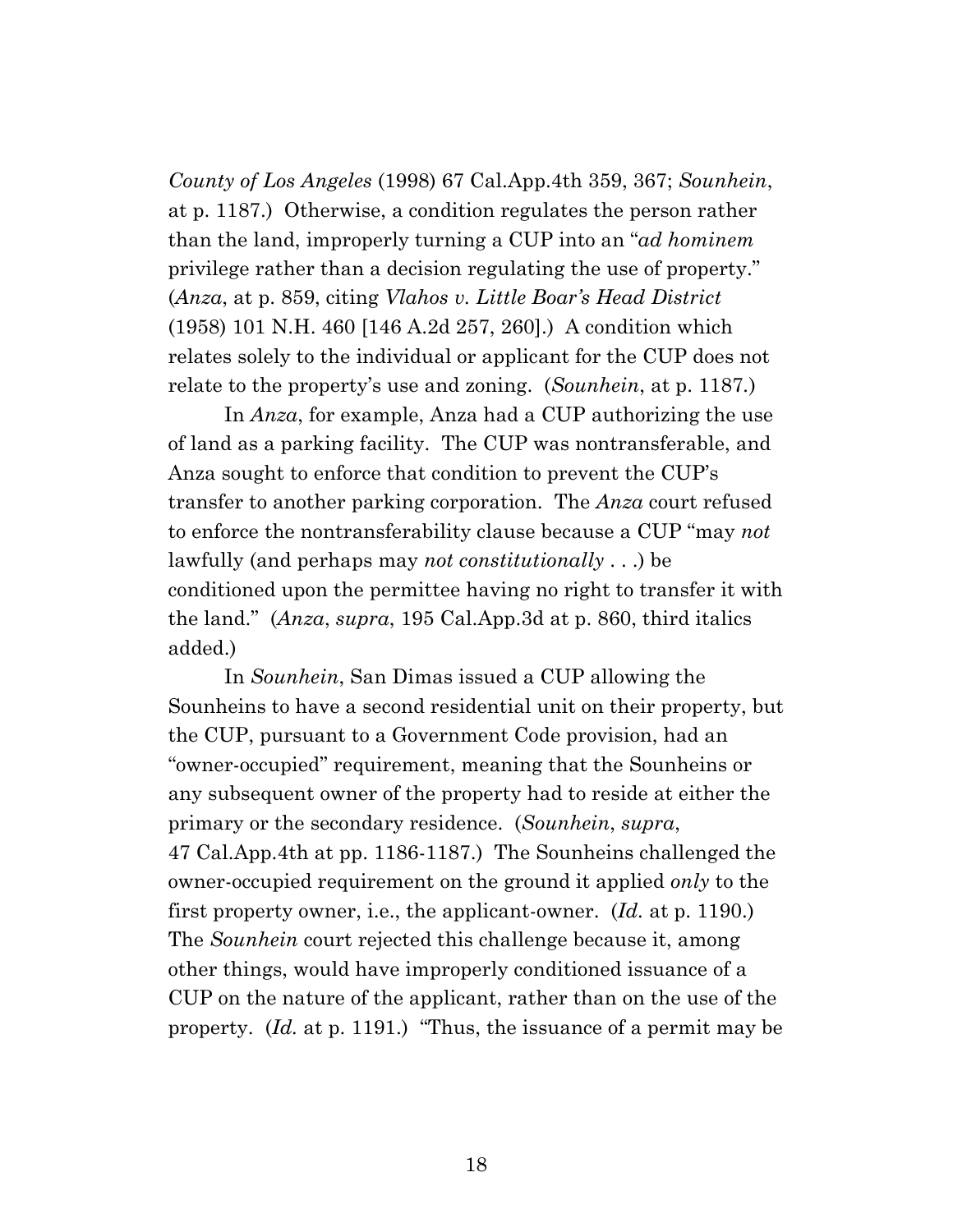conditioned on the character of the property as owner-occupied, but not on the character of an applicant as an owner-occupant." (*Ibid.*)

Here too Measure R's CUP, by defining Starbucks (staying with our hypothetical) as a "proposed use" and by requiring the land to be used *only* for a Starbucks, conditions the CUP on the character of the permittee or applicant rather than on the use of the land. The City suggests this is legal because a "particular chain store" is a "specific [land] use"; hence, there is no distinction between the "uses" of "McDonalds" and "Starbucks" and "the more general categories" of hamburger joints and coffee shops. But as much as one may believe that Starbucks and McDonalds and their ilk have become so ubiquitous as to constitute a generic land use, the City cites no authority to support such a proposition. Starbucks is not a land use. "Coffee shop" or restaurant is the land use.

Not only does Measure R's CUP depend on the notion that Starbucks is a proposed use, the CUP then "runs" with Starbucks, which is precisely what *Anza* and *Sounhein* held was improper. The City's response—that the CUP runs with the land because "anyone who acquires a CUP to operate a Starbucks may transfer that . . . Starbucks, the land beneath it, or the building that houses it"—is sophistry. True, if John gets a CUP to operate a Starbucks, he may transfer the CUP to Jane. But Jane must run a Starbucks. She may not run a Peet's. As the trial court recognized, Malibu's distinction is one "between a business and its ownership, not a distinction based on property use." Malibu's argument still boils down to allowing the CUP to be transferred only if a Starbucks continues to operate on the land—a distinction not grounded in the use of the land. (*Sounhein*, *supra*,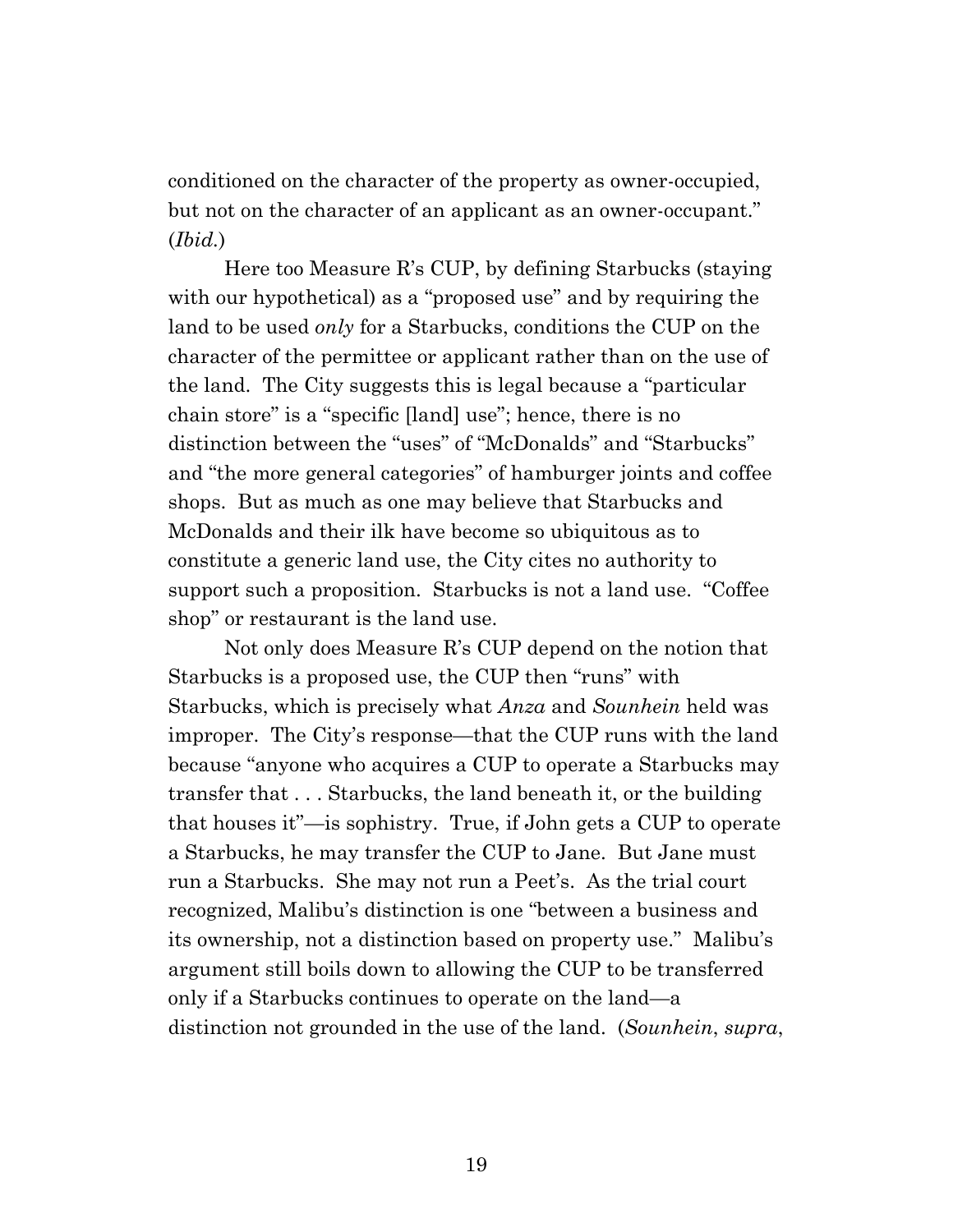47 Cal.App.4th at p. 1187 [conditions of approval must relate to the property "and not to the particular applicant"].)

#### **III. Severability**

Malibu argues that any invalid portions of Measure R may be severed. (Preamble, *supra*, § 16.)**11** A severability clause " ' "normally calls for sustaining the valid part of the enactment, especially when the invalid part is mechanically severable...." . . . ' "[s]uch a clause plus the ability to mechanically sever the invalid part while normally allowing severability, does not conclusively dictate it. The final determination depends on *whether the remainder . . . is complete in itself and would have been adopted by the legislative body had the latter foreseen the partial invalidity of the statute . . . or constitutes a completely operative expression of legislative intent . . .* [*and is not*] *so connected with the rest of the statute as to be inseparable...."* (*Gerken v. Fair Political Practices Com.* (1993) 6 Cal.4th 707, 714; see also *Santa Barbara Sch. Dist. v. Superior Court* (1975) 13 Cal.3d 315, 330-331.)

The three criteria for severability are that the invalid provision must be grammatically, functionally and volitionally separable. (*Calfarm Ins. Co. v. Deukmejian* (1989) 48 Cal.3d 805, 821.) To be grammatically separable, the valid and invalid parts

**<sup>11</sup>** Section 16 provides: "This Act shall be interpreted and applied so as to be consistent with all federal, state, and local laws, rules, and regulations, including the Local Coastal Program. If any provision of this Act or part thereof, or any application thereof, is for any reason held to be invalid or unconstitutional, the remaining sections and applications shall not be affected but shall remain in full force and effect, and to this end, the provisions of this Act are severable."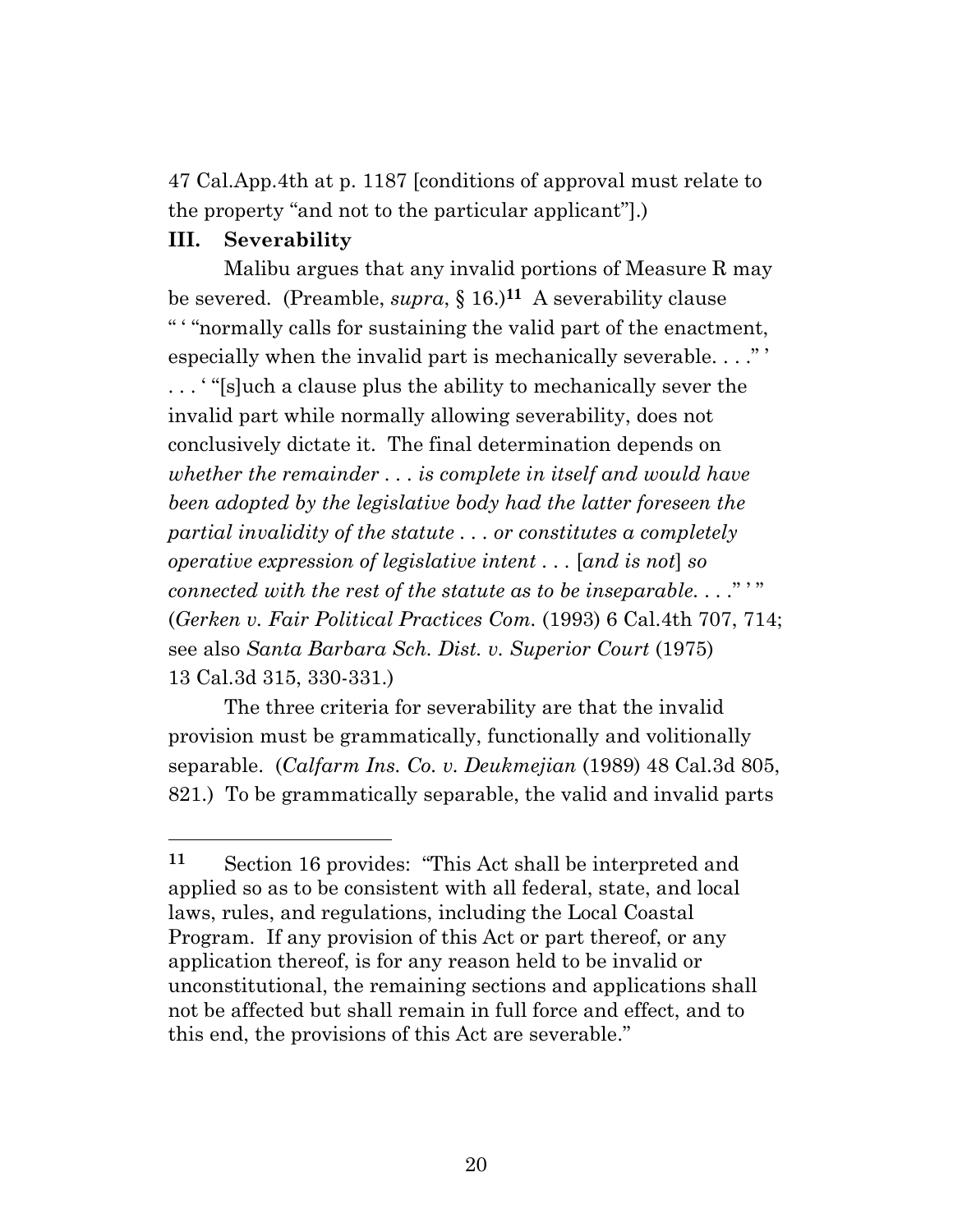can be separated by paragraph, sentence, clause, phrase or single words. (*People's Advocate, Inc. v. Superior Court* (1986) 181 Cal.App.3d 316, 330.) Functional severability refers to whether the surviving sections are capable of independent application. Volitional severability refers to whether the voters would have adopted the initiative without the invalid provisions. (*Pala Band of Mission Indians v. Board of Supervisors*, *supra*, 54 Cal.App.4th at p. 586.) In other words, would the voters have been happy to achieve at least some of the substantial portion of their purpose? (*Santa Barbara Sch. Dist. v. Superior Court*, *supra*, 13 Cal.3d at pp. 331-332.)

A. *Severability of the voter approval requirement* 

The City proposes to sever Measure R's voter approval requirements. This proposal does not address or cure the infirmities in Measure R we identified; namely, the requirement of a specific plan itself.

In any event, the voter approval requirement is not, at a minimum, volitionally severable. The test of whether an invalid provision is volitionally severable has been characterized as follows: " '[T]he provisions to be severed must be so presented to the electorate in the initiative that their significance may be seen and independently evaluated in the light of the assigned purposes of the enactment. The test is whether it can be said with confidence that the electorate's attention was sufficiently focused upon the parts to be severed so that it would have been separately considered and adopted them in the absence of the invalid portions.'" (*Gerken v. Fair Political Practices Com.*, *supra*, 6 Cal.4th at pp. 714-715, italics omitted.) Here, the raison d'être of requiring a specific plan is to allow voters to reject or approve it. That voter approval is an inextricable part of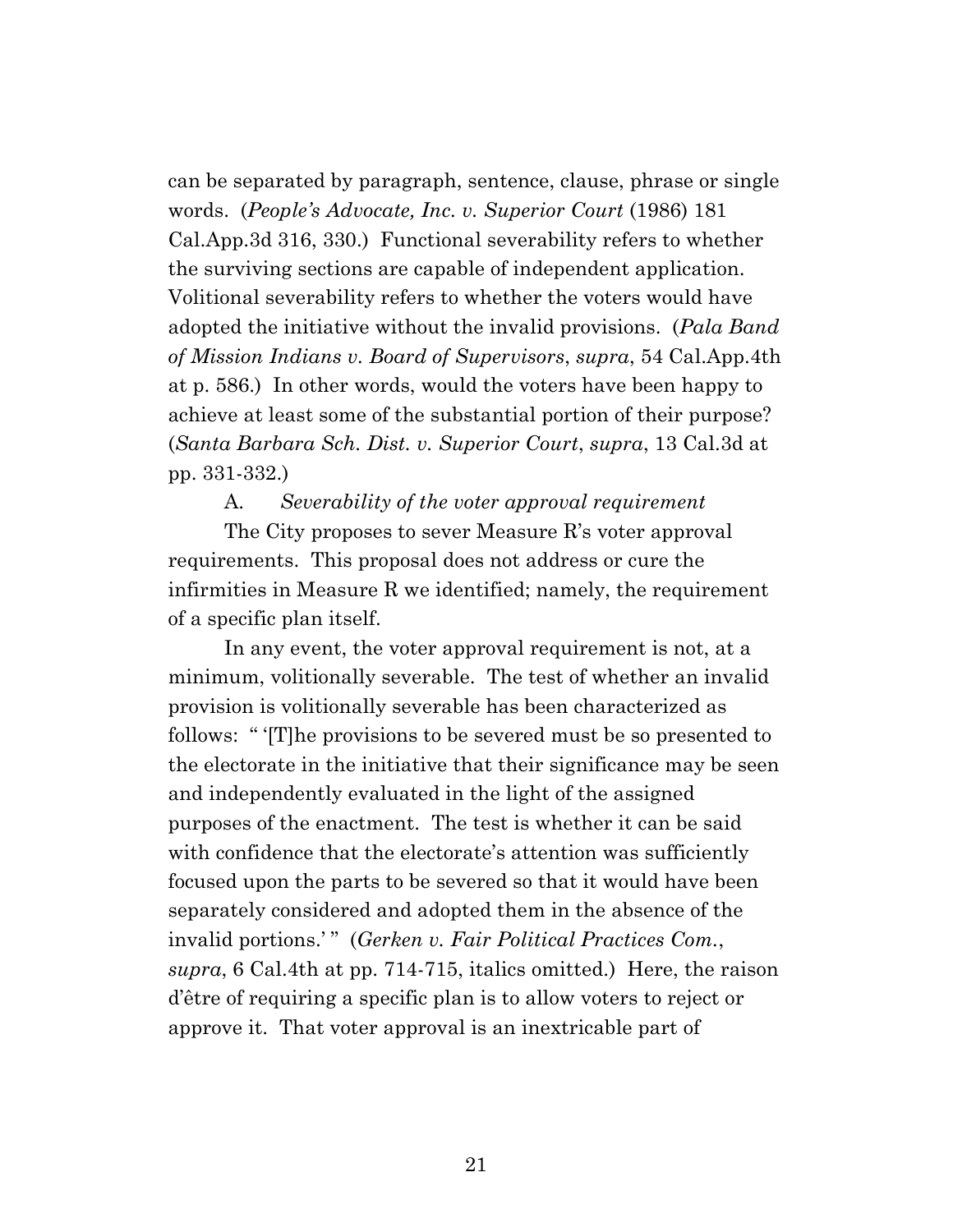Measure R is evident. The measure's title is "*Your* Malibu, *Your Decision* Initiative." (Italics added.) One finding is, "Malibu *voters should have a voice* in long-term planning and in deciding whether large development projects that would radically alter the character of our community should proceed." (Preamble, *supra*, § 2, italics added.) The measure's purpose and intent is to ensure "planning by requiring preparation and *voter approval* of specific plans for large commercial or mixed-use projects." (*Id.*, § 3, italics added.) Newly added section 17.02.045 to Malibu's Municipal Code is entitled, "*The Right to Vote on Specific Plans* for Specified Commercial and Mixed-Use Projects." (Italics added.) We therefore fail to see that Malibu voters would have been happy with Measure R in the absence of the voter approval provisions.

#### B. *Severability of the CUP provisions*

As to the CUP provisions, the City proposes to interlineate the following italicized phrase from section 17.66.130, subdivision (D): "To assure continued compliance with the provisions of this Section, each approved conditional use permit shall *run solely with the operation of the formula retail establishment for which it was approved and* continue to be valid upon change of ownership of the formula retail establishment, the land, or any lawfully existing building or structure on the land." (§ 17.66.130, subd.) (D), italics added.) This interlineation, at best, might address the problem that the CUP doesn't run with the land.

But it doesn't address the establishment-specific problem. Issuance of the CUP still depends on the applicant and not on the use of the land. (See, e.g.,  $\S 17.66.130$ , subd. (B).) The City admits as much when it emphasizes in its briefs that the CUP focuses on the applicant to ensure "a permitted ratio of chain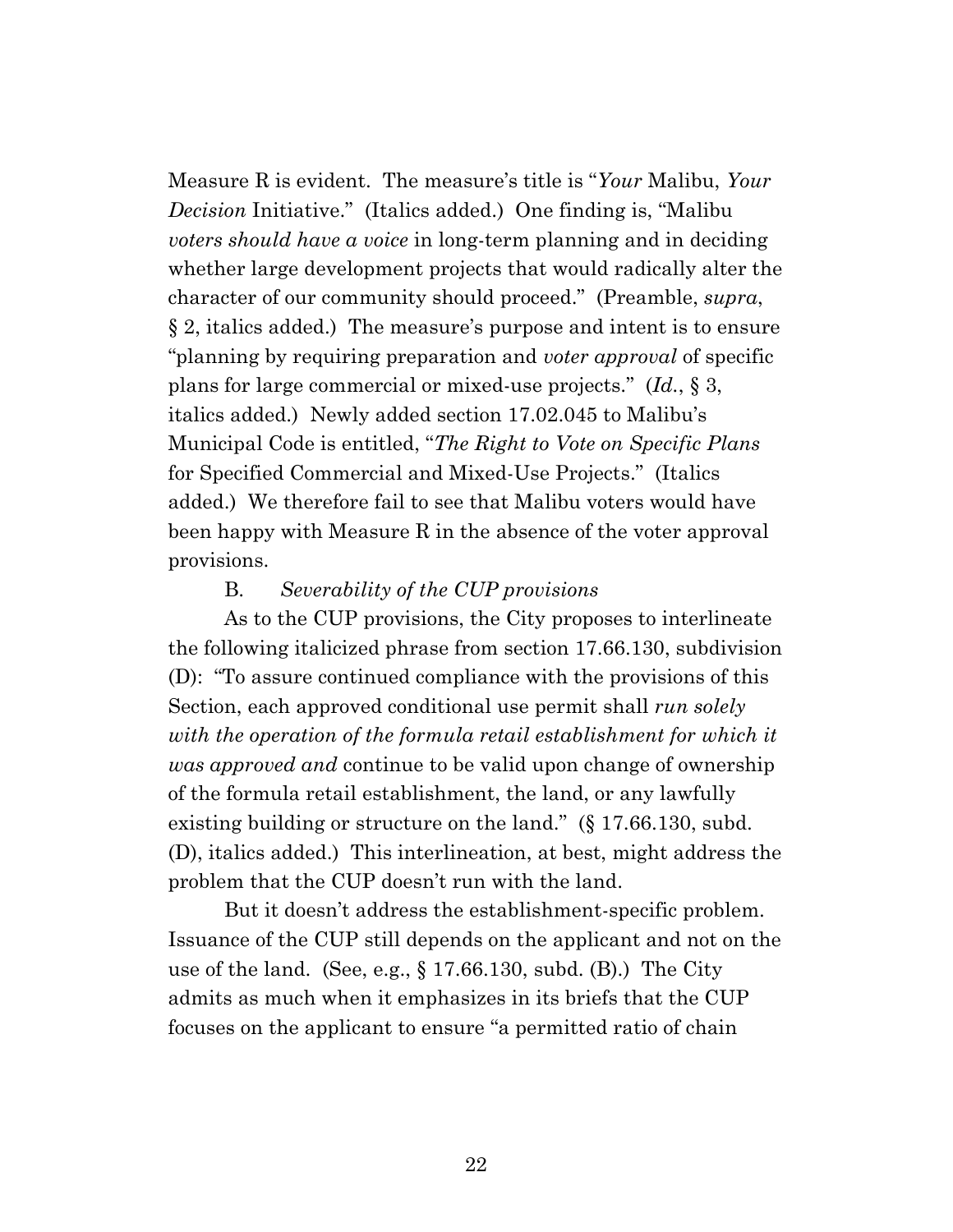stores and avoid[ ] the AnyMall, USA effect." Accomplishing this requires a "thorough examination of a *business*." (Italics added.) This admission underscores the problems with the CUP provisions and severability. Measure R was designed to control not just chain stores in general but which *specific* chain stores may be in the community. The interveners are quite clear that the establishment-specific provisions are necessary to ensure, for example, there are not two Starbucks in the area.**12** Their clarity on this point undermines their suggestion that Measure R's CUP can be saved by applying it to chains dedicated to the same use. That is, a chain coffee shop could transfer the CUP to a different chain coffee shop, e.g., Starbucks to Peet's. But this still bases the CUP on the nature of the applicant *as a chain* rather than on the use that chain will make of the property. This, it seems to us, is contrary to principles governing CUPs in California.

 $\overline{a}$ 

**<sup>12</sup>** The interveners say: "[I]f the City is unable to consider the identity of the particular restaurant or retail shop seeking a CUP in a particular neighborhood, it will be unable to ensure a diverse group of businesses exist to meet the needs of residents and visitors....  $[\P]$ ... A Peet's and a Starbuck's may be similar from the perspective of a person who wants a cup of coffee, but they can be quite different from the perspective of a City that already has one (or more) Starbucks and wishes to preserve the small-town character of its City by avoiding 'a predominant sense of familiarity or sameness' in its commercial base."